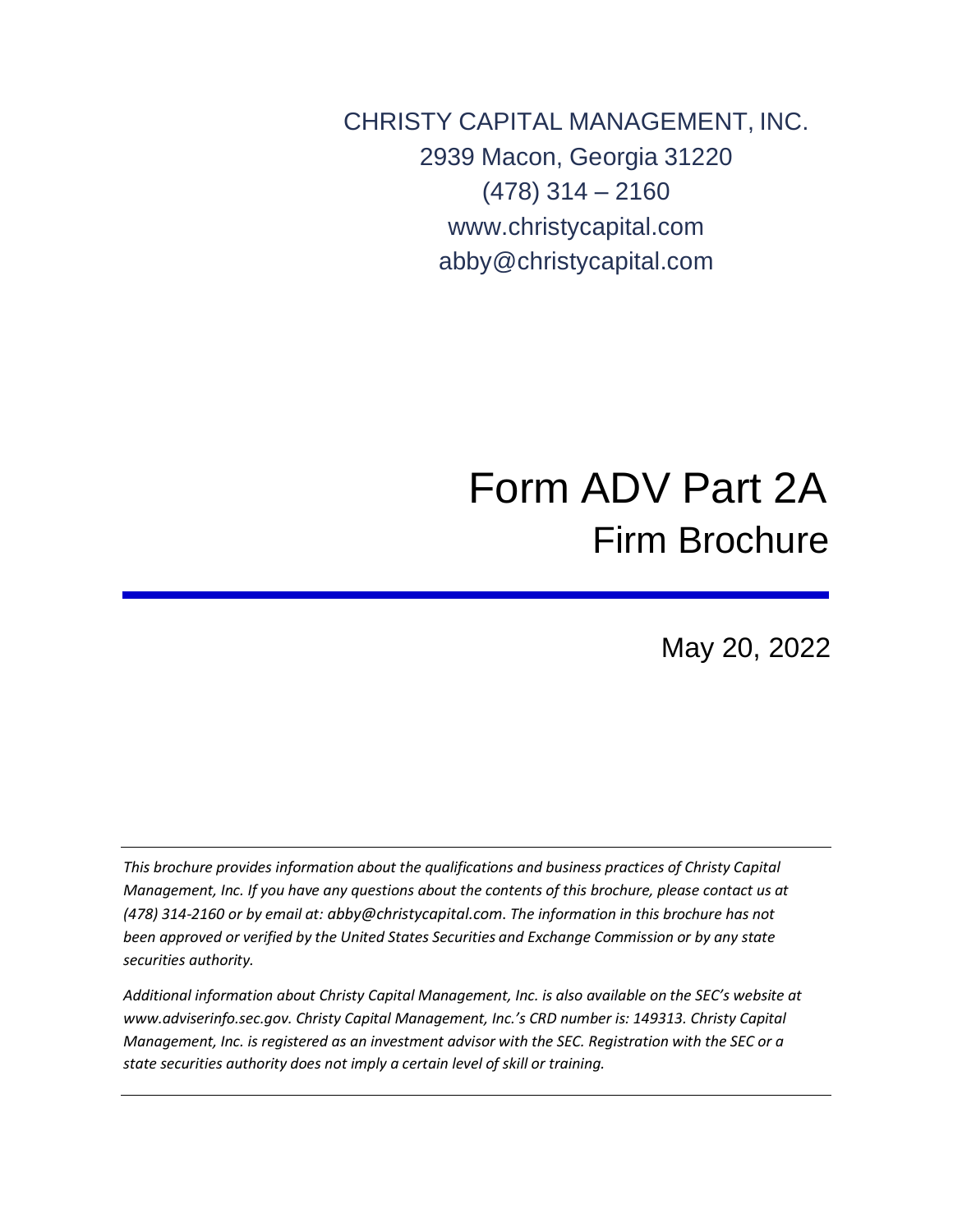This is an update to the Form ADV Part 2A for Christy Capital Management, Inc. ("CCM"). The following are material changes since our last Form ADV Part 2A (the "Brochure") dated March 11, 2022:

Following is a summary of the material changes in this Brochure:

• We described CCM's new Co-advisor relationship

Each year, within 120 days of the end of our fiscal year, CCM will provide clients with either: (a) an updated Brochure containing or accompanied by a summary of material changes to the Brochure; or (b) a summary of material changes along with an offer to send a copy of the updated Brochure and instructions on how clients can obtain a copy of the updated Brochure.

Because CCM's fiscal year ends on December 31st, clients should receive the revised Brochure or a summary of material changes (if any) no later than April 30<sup>th</sup> each year. In addition, we will provide more frequent updates about material changes to certain information about CCM (e.g., disciplinary information) or that could affect our advisory relationship with you, as necessary.

If you have any questions about this Brochure or Christy Capital Management, Inc. please give us a call at (478) 314 - 2160 or send an email to [abby@christycapital.com.](mailto:abby@christycapital.com)

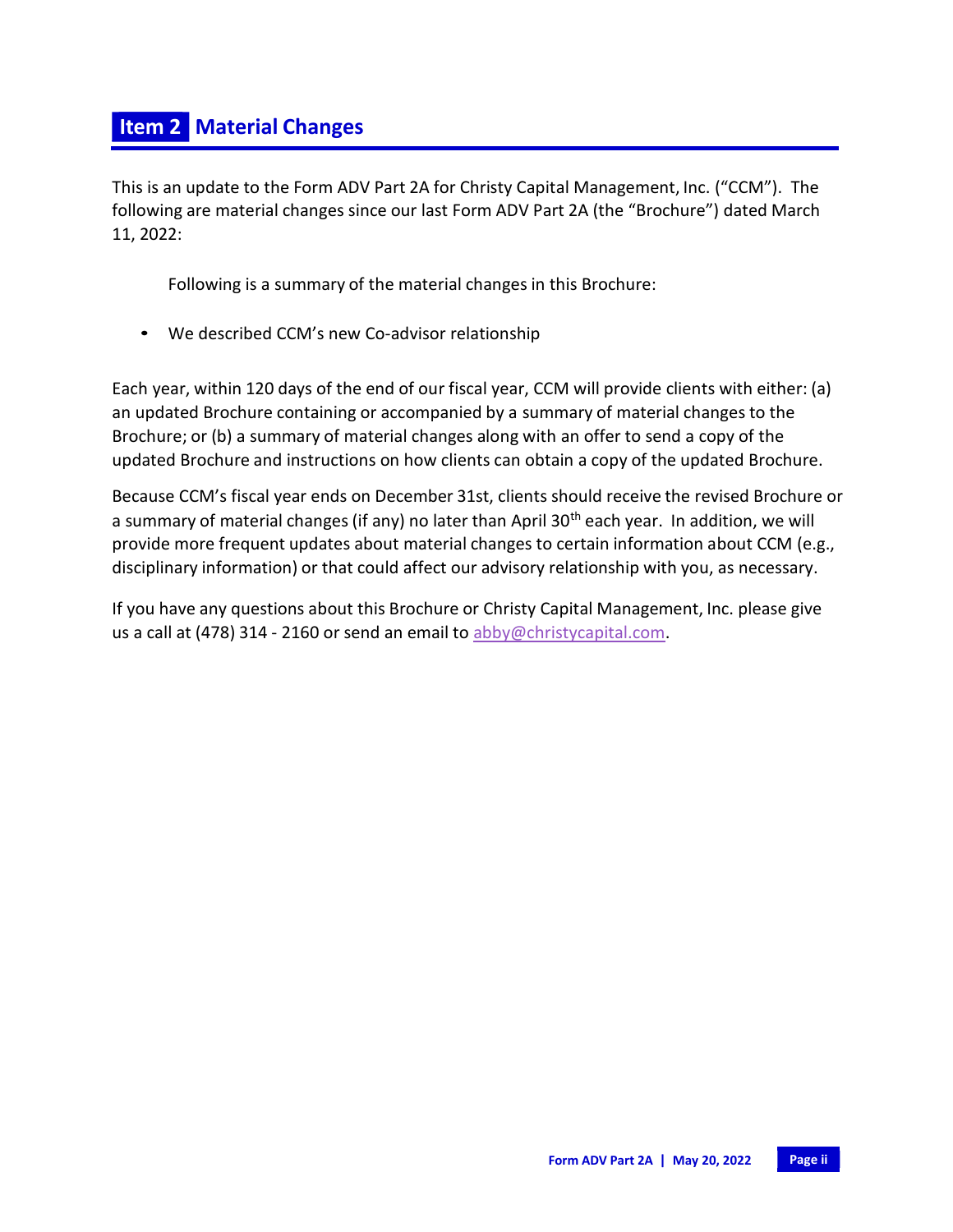| Item 1  |                                                                   |
|---------|-------------------------------------------------------------------|
| Item 2  |                                                                   |
| Item 3  |                                                                   |
| Item 4  |                                                                   |
| Item 5  |                                                                   |
| Item 6  |                                                                   |
| Item 7  |                                                                   |
| Item 8  | Methods of Analysis, Investment Strategies, and Risk of Loss 16   |
| Item 9  |                                                                   |
| Item 10 |                                                                   |
| Item 11 | Code of Ethics, Participation or Interest in Client Transactions, |
| Item 12 |                                                                   |
| Item 13 |                                                                   |
| Item 14 |                                                                   |
| Item 15 |                                                                   |
| Item 16 |                                                                   |
| Item 17 |                                                                   |
| Item 18 |                                                                   |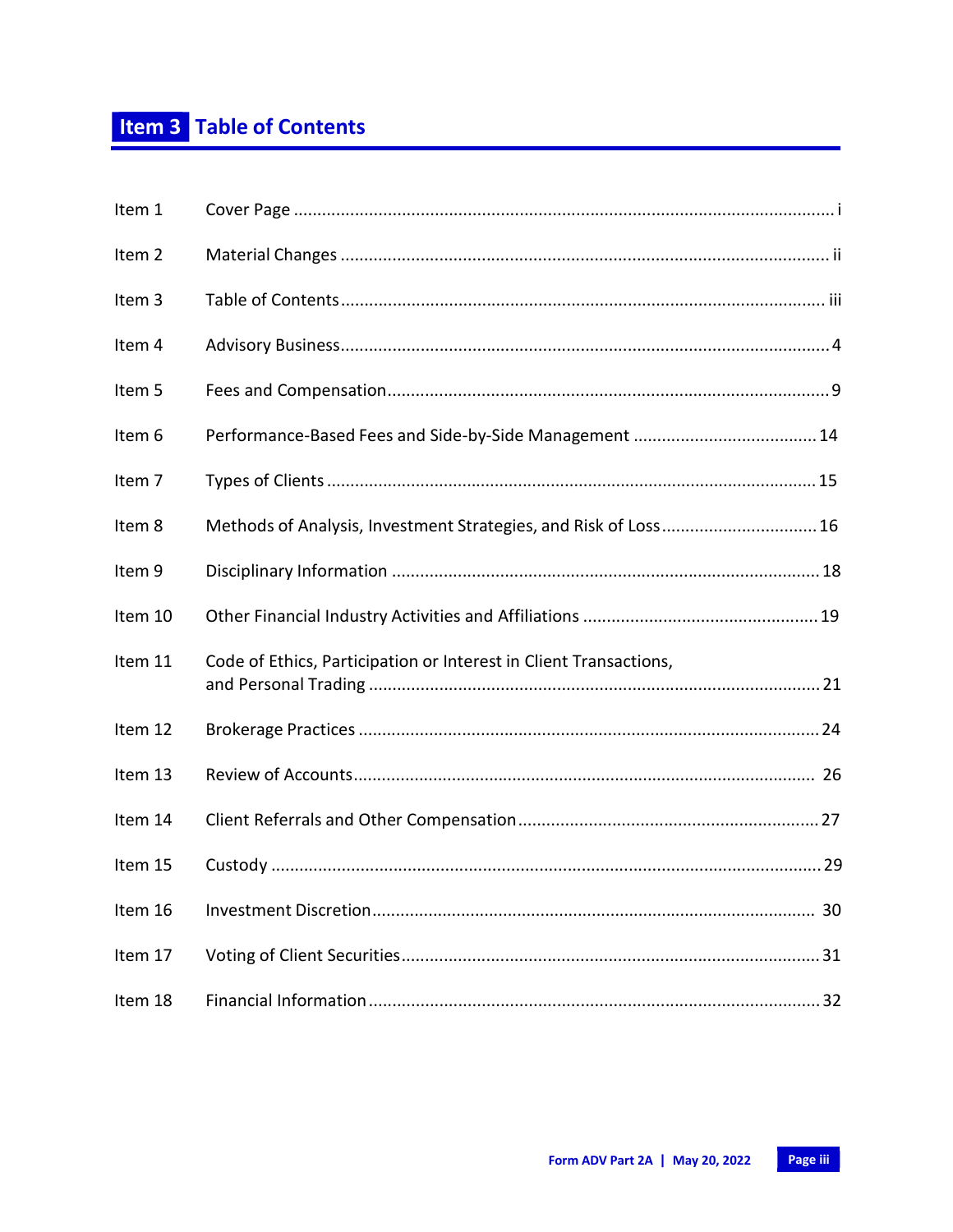#### **A. General Description of Christy Capital Management, LLC**

Christy Capital Management, Inc. ("CCM") is an SEC-registered investment advisor, with its principal offices located in Macon, Georgia. CCM has been in business since December 14, 2005, and the firm's principal owner is Brandon S. Christy. Christy Capital Management, Inc. and its representatives are engaged in the business of providing financial, investment advisory and insurance services to its customers. In this capacity, we also operate as a state licensed insurance agency and investment advisory firm in the states in which we are properly licensed to conduct business. In January 2018, the firm transitioned from state registration to SEC registration.

#### **B. Description of CCM's Advisory and Related Services**

CCM provides the following advisory services to its clients:

- **.** Investment Advisory and Wealth Management Services
- **EXECTE:** Federal Employee Benefit Analysis
- **Example Conservation**
- Tax Planning
- **EXECUTE:** Retirement Strategies
- **.** Insurance and Annuity Products
- **Exercial Reviews**

For Investment Advisory and Wealth Management Services, CCM will, based on a client's individual circumstances and needs, recommend an appropriate investment program to the client. CCM is able to develop an investment recommendation that are tailored to our client's need by closely communicating with clients. CCM listens carefully to our client's needs and characteristics to design an investment plan that aligns with the client's vision, values and objectives.

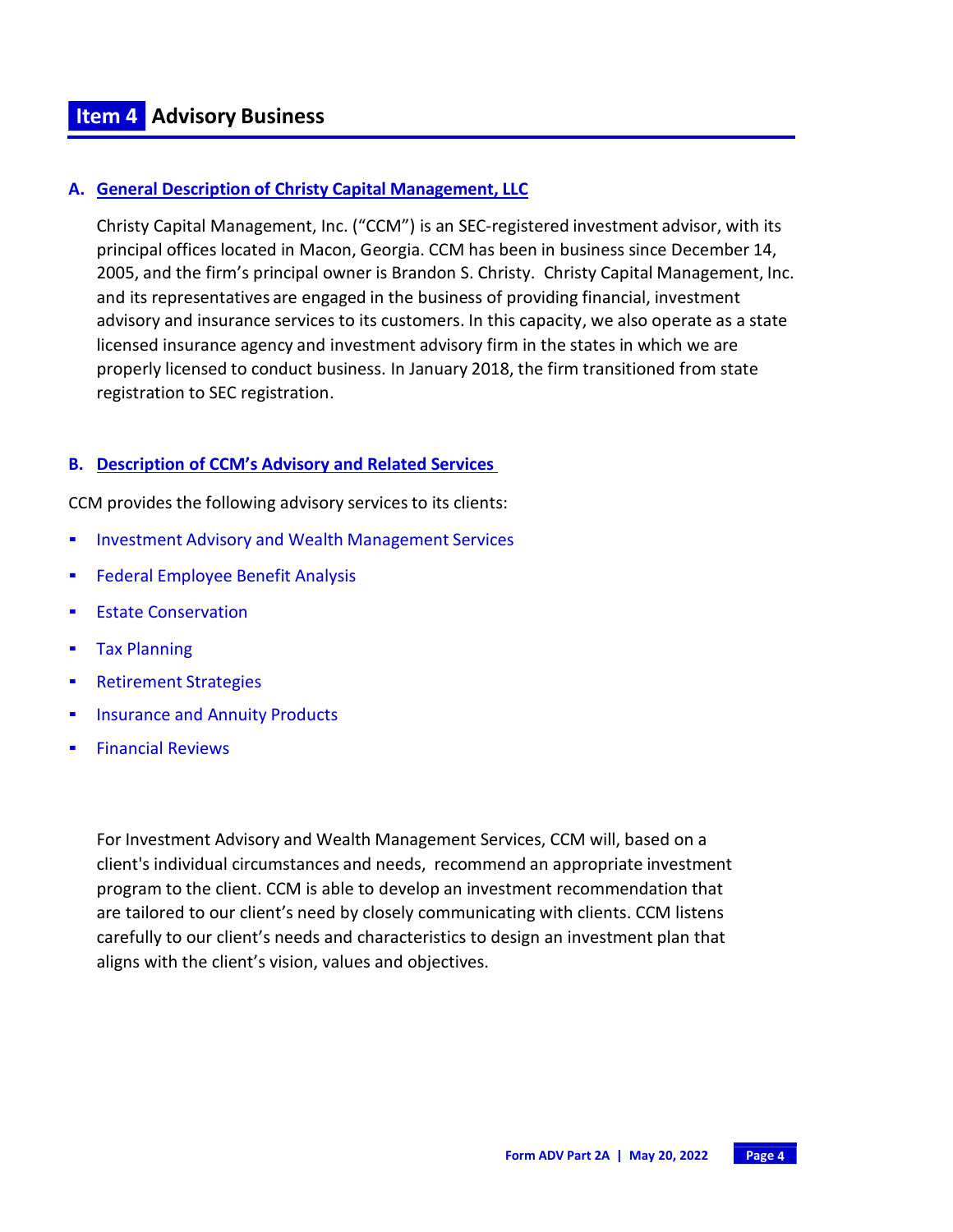Factors considered in making these recommendationsinclude account size, risk tolerance, the opinion of each client, client's individual objectives and needs, and CCM's investment philosophy. CCM will assist the client in reviewing the client's income and expenditures, investment objectives, risk tolerance, liquidity requirements, investment restrictions and other relevant factors. CCM recommends various types of investments, typically mutual funds, ETFs, and annuities.

CCM offers a combination of the following advisory services, where appropriate, to individuals, high net worth individuals, pension and profit-sharing plans, trusts, estates or charitable organizations and corporations or other business entities.

## *Co-Advisor Program*

CCM recommends certain third-party investment managers ("Co-Advisors") who are not affiliated with CCM to design and manage model portfolios for client assets.

CCM assists clients in completing a client profile questionnaire and then reviews the information. The firm will then recommend a Co-Advisor and corresponding model portfolio that aligns with the disclosed risk tolerance and investment objectives. CCM will enter all asset allocations on behalf of the client into the selected Co-Advisor platform.

In a co-advisor relationship, also known as a "dual contract arrangement, the client enters into an investment advisory agreement with CCM and a separate agreement with the thirdparty investment manager.

The client hires CCM to provide initial and ongoing investment advisory advice and recommendations. The client hires the third-party manager to manage the selected portfolio for the benefit of the client.

CCM currently has co-advisory relationships with:

## • **Beacon Capital Management**

Depending on the client's needs, CCM recommends Beacon Capital Management ("Beacon") to manage their assets. Beacon provides model portfolios comprising a diverse group of exchanged-traded funds ("ETFs") and mutual funds ("Funds"). Beacon will invest the Client assets into the model portfolio strategy recommended by CCM and approved by the client. Beacon Capital Management manages the portfolio for the Client based upon the investment objectives, constraints, and philosophy of the portfolio selected by the client. Beacon or the custodian of the client's assets also provides to the client, at least quarterly, an account statement.

## • **Orion Portfolio Solutions**

Based upon the needs of the client, CCM recommends Orion Portfolio Solutions (previously

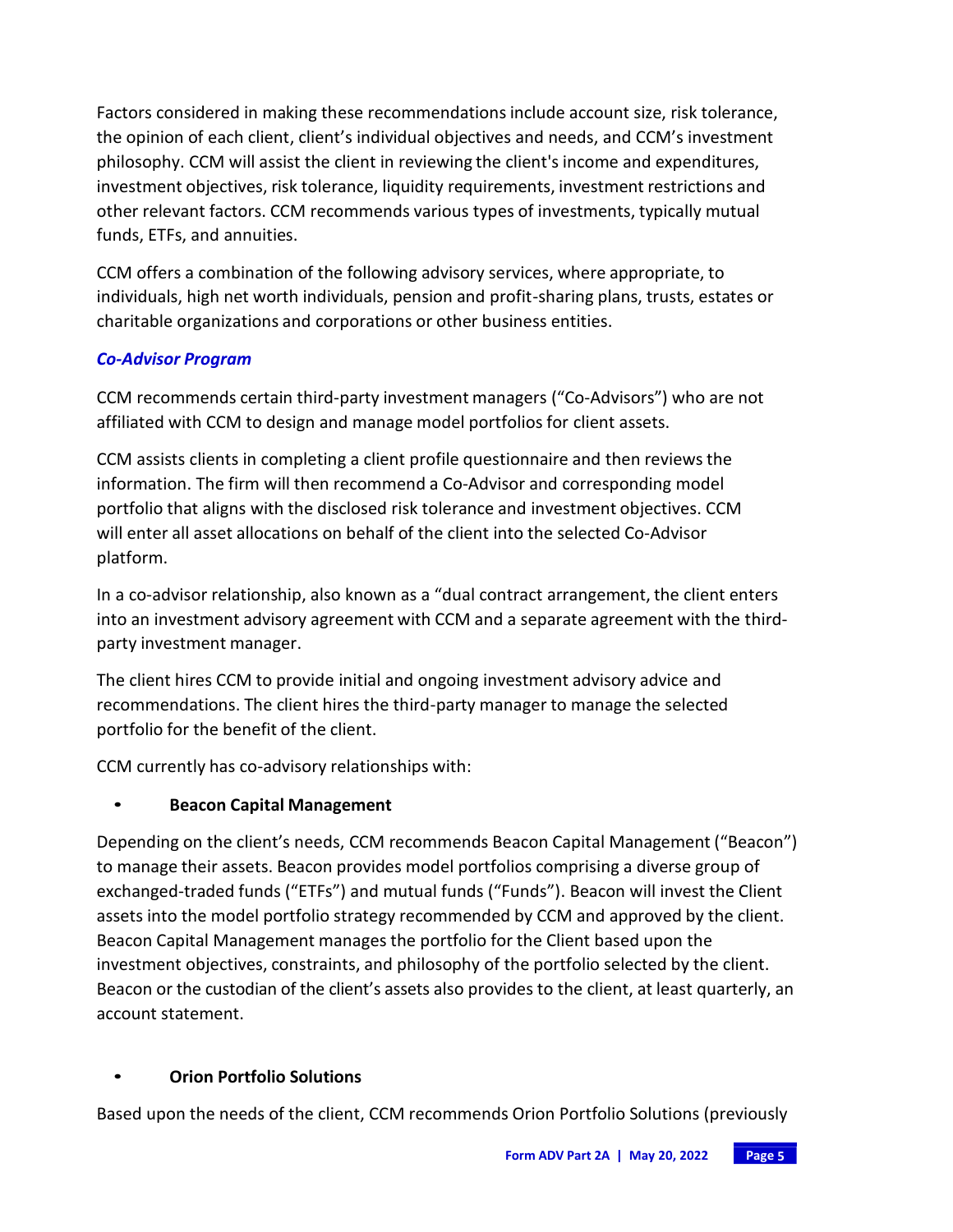"FTJ FundChoice,") to manage assets. Upon the client's approval of CCM's recommendations, client assets will be invested in the Orion Portfolio Solutions ("Orion") model portfolio strategy indicated based upon client's investment goals and needs. Orion will manage the assets according to the selected portfolio strategy.

Whether the client is invested with Beacon Capital Management or Orion Portfolio Solutions, Christy Capital Management does not have discretionary authority to make trades in the client's account. Under their separate contract with Beacon or Orion, the client does grant Beacon or Orion discretionary authority to make trades within the client's account without Beacon or Orion seeking the client's pre-approval.

CCM will obtain the client's consent before moving client assets between various Co-Advisor platforms or between the model portfolios provided by the Co-Advisor. The Coadvisor will implement the model for the client's account by acquiring the fund shares that are represented in the selected model portfolios. We will be available to answer questions that you may have regarding your account and act as the communication conduit between you and the Co-Advisors.

You should be aware that there may be other Co-Advisor managed programs and other third-party managers not recommended by our firm that are suitable for you and that may be less costly than arrangements recommended by CCM.

## • **Retirement Plan Services**

Where a client has engaged CCM to provide retirement plan services, we will provide nondiscretionary investment advisory services to Client as outlined in ERISA §3(21), as well as plan participant education. In general, we divide the ERISA §3(21) fiduciary responsibilities with another registered investment advisor, such as PHD Retirement Solutions, with whom the client will have a separate contractual relationship. In such cases, we and the other registered investment advisor will split the §3(21) fee.

## *Subadvisor Program*

For clients who grant CCM discretionary authority over their assets, CCM contracts with certain third-party investment managers who are not affiliated with CCM to design and manage model portfolios. Unlike the co-advisor program described above, the client does not have a direct contractual relationship with the third-party manager. Instead, CCM selects and contracts with that manager or managers in what is called a subadvisor relationship.

CCM assists clients in completing a client profile questionnaire and then reviews the information provided. The firm will then either recommend a Co-Advisor program, as described above, or and the subadvisor program described here, corresponding to the

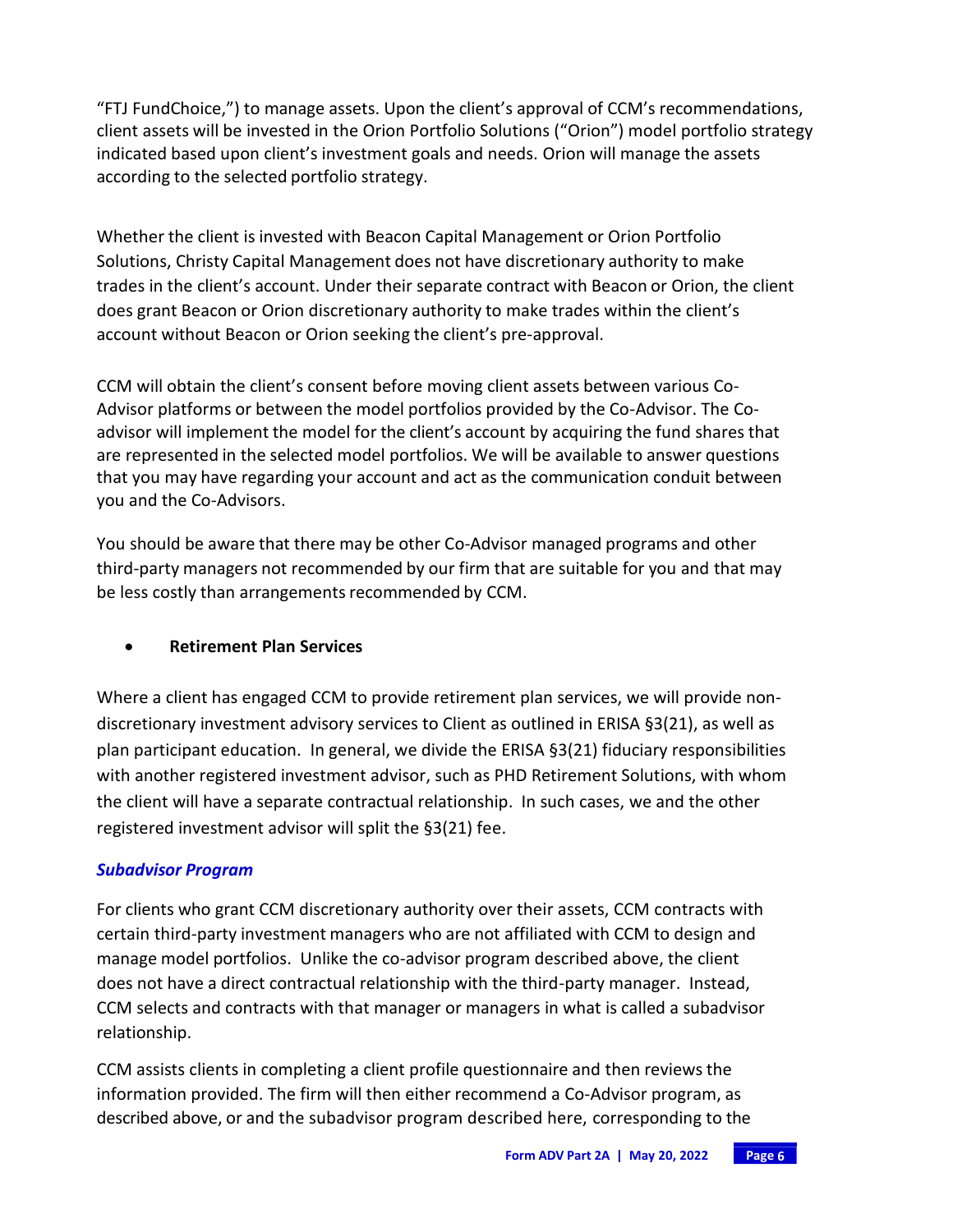client's disclosed risk tolerance and investment objectives. CCM delegates discretionary authority to the subadvisor to manage assets, but retains the authority to hire or terminate any manager. Because clients grant CCM discretionary authority in the subadvisor program, CCM will not obtain the client's consent before hiring or terminating any subadvisor or reallocating assets between subadvisors.

CCM currently has a subadvisor relationship with EverSource Wealth Advisors, LLC, which designs and manages model portfolios for CCM and provides such back-office services as reporting, billing, compliance consulting, and assistance with technology.

For information about the costs associated with these Co-Advisor and subadvisor programs, please see Item 5.

No guarantees can be made that your financial goals or objectives will be achieved through the managed account program or by a recommended/selected Co-Advisor or subadvisor. Further, no guarantees of performance can ever be offered by our firm.

*(Please refer to Item 8 – Methods of Analysis, Investment Strategies and Risk of Loss for more details.)*

## **Rollover Recommendations**

For clients who are participants in a retirement plan, we will evaluate whether it is in their best interest to "roll over" their plan account to an individual retirement account ("IRA"), move their assets to a different retirement plan, leave the plan as is, or reallocate the assets in the plan account. CCM will generally earn a fee if the client elects to rollover the plan account or to contract with CCM for the provision of investment advice on the plan account assets. This creates a conflict of interest and an incentive for CCM to recommend a rollover rather than leaving the account as is. CCM discloses this conflict, advises the client of its fiduciary status and documents the rationale for any rollover recommendation. This is true as well when CCM recommends Retirement Management Systems, Inc. (described below).

#### **Recommendation of Other Advisors**

For individuals who are participants in a retirement plan, CCM takes the client through a risk tolerance questionnaire and, in some cases, recommends the client consider engaging Retirement Management Systems, Inc. ("RMS"), an unrelated registered investment advisor, to manage their plan account. CCM only makes such a referral where it is in the best interest of the plan participant and where RMS's advisory fees are reasonable, as documented in CCM's records. RMS pays CCM a solicitation fee for such referrals pursuant to a written agreement which requires CCM to deliver RMS's Form ADV Part 2A and to obtain the client's signature on a statement disclosing the solicitation relationship and fee. RMS's advisory fee

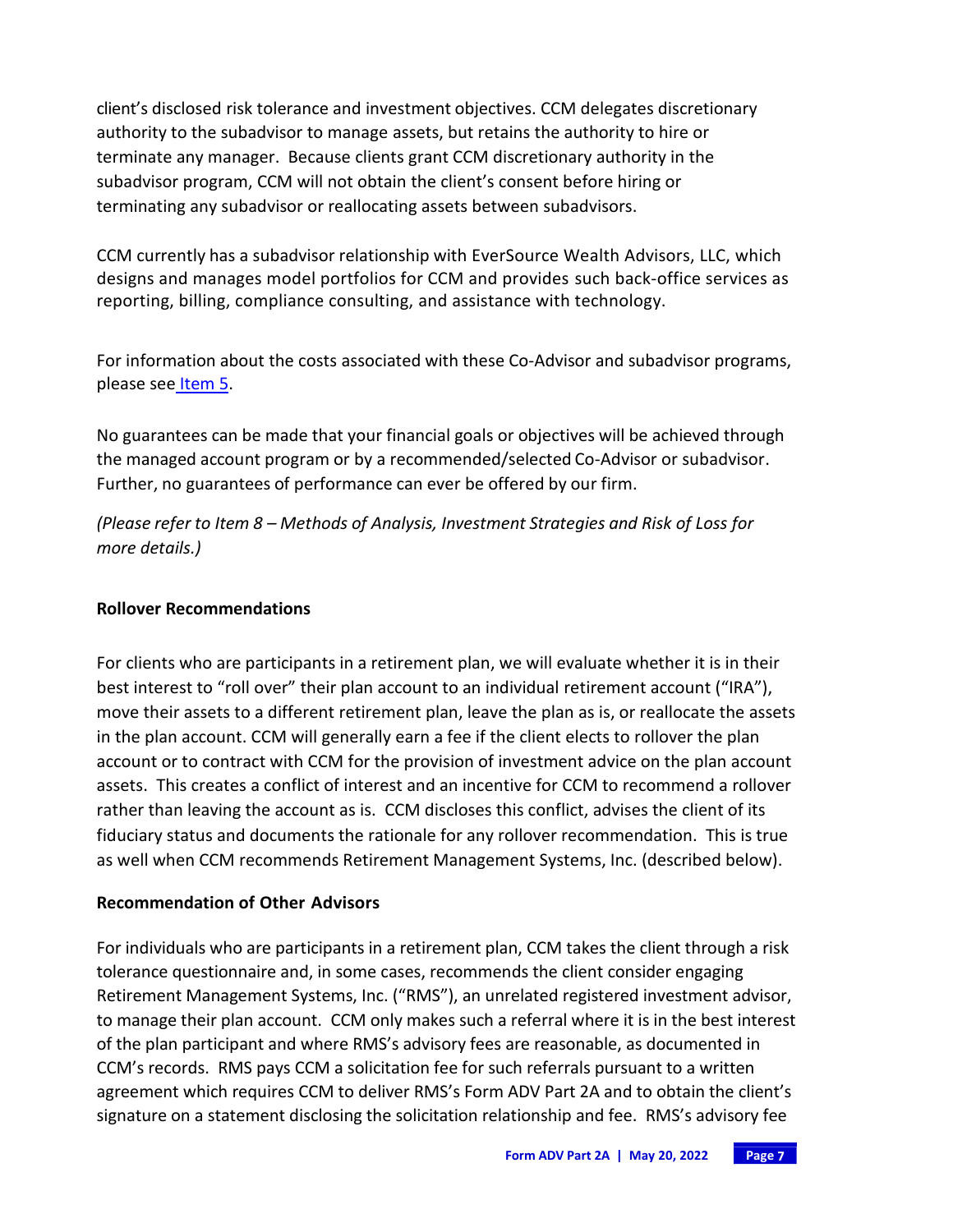charged to a referred client is not increased as a result of the payment of a referral fee to CCM.

Until June 2017, CCM was in a solicitation relationship with Beacon Capital Management under which CCM referred clients to Beacon based upon an evaluation of the client's circumstances and objectives. In that relationship, Beacon paid CCM an ongoing referral fee which was a percentage of the fee Beacon received from the client. Starting in 2017, CCM ended that solicitation arrangement as to future clients and requested that existing clients execute a Client Services and investment Management Agreement with CCM and a separate agreement with either Orion or Beacon. This is the dual contract or co-advisor relationship described above. While most CCM clients have transitioned to a co-advisor relationship, there are still some clients under the solicitation agreement. Each solicitation arrangement is governed by a written solicitation agreement and complies with SEC Rule 206(4)-3 and applicable state securities rules and regulations.

For those clients who are still under the Beacon solicitation arrangement, CCM is available to answer questions that clients have regarding their account and to act as the communication conduit between clients and the third-party money manager.

## *Consulting Services*

CCM offers ongoing advisement consultations for clients regarding 529 college savings plans. When providing these services, we review the client's financial situation, goals and objectives, as well as the investment options available in the 529 plan. CCM will review the 529 plan account at agreed-upon intervals and will make recommendations from the list of available investment options in the 529 account as it deems appropriate and consistent with the client's stated investment objectives and risk tolerance. The client should be aware that 529 college savings plans usually limit how often an account owner can reallocate existing assets within a 529 college savings plan account. CCM does not have investment discretion or trading authority over 529 plan accounts. The client must determine whether or not to implement CCM's advice and implement any trades.

CCM also offers advice to clients regarding asset allocation benefits selectionsfor clients regarding employment and retirement benefits. However, CCM does not offer investment advice for assets held in employer sponsored retirement plans (i.e.  $401(k)$ ,  $403(b)$ , or TSP). At the client's request, CCM may recommend a third party to manage portfolio models within these employer sponsored plans, such as RMS. The services under this Agreement do not constitute asset management services or asset advisory services for Client's accounts; CCM will not have investment discretion or trading authority over Client's accounts. Client will determine whether or not to implement CCM's advice. These consultations will cease once Client has made benefits selections. The implementation of any asset allocations or benefits elections will be solely the responsibility of Client.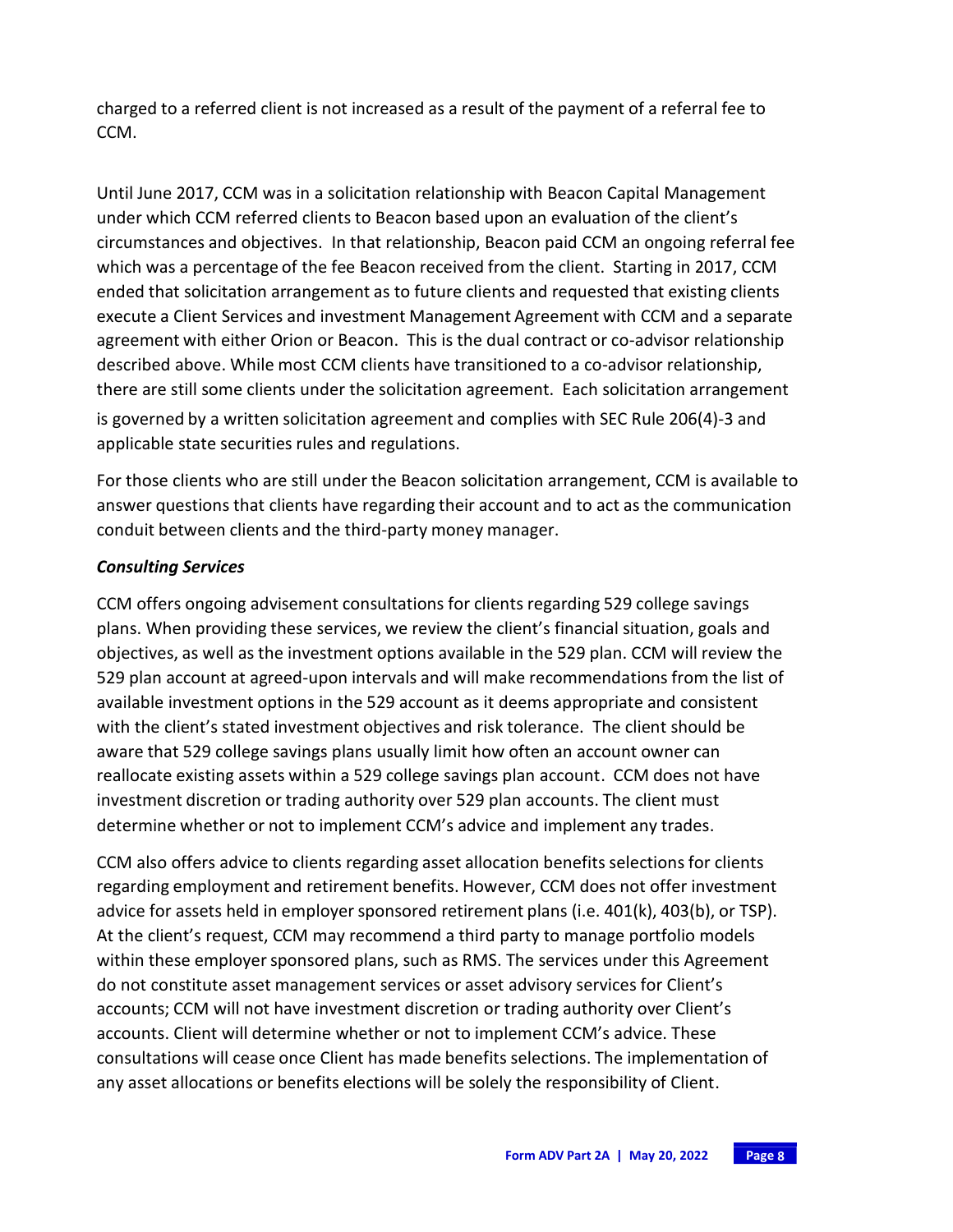#### **Financial Reviews**

In 2022, CCM began offering a limited "financial review" to new clients for \$500.00 as a service to those clients to help them obtain a better understanding of their financial situation and future. After signing the Financial Review Agreement, the client provides personal and financial information to CCM and CCM provides to the client a risk tolerance analysis, a financial goals review, the client's current investment allocation, and an asset allocation blueprint. A CCM financial advisor then schedules a meeting with the client to present the information and answer questions. Clients who wish to engage CCM for additional planning, advisory or other services must execute CCM's standard client agreement.

$$
\begin{array}{c}\n\text{Page 9}\n\end{array}
$$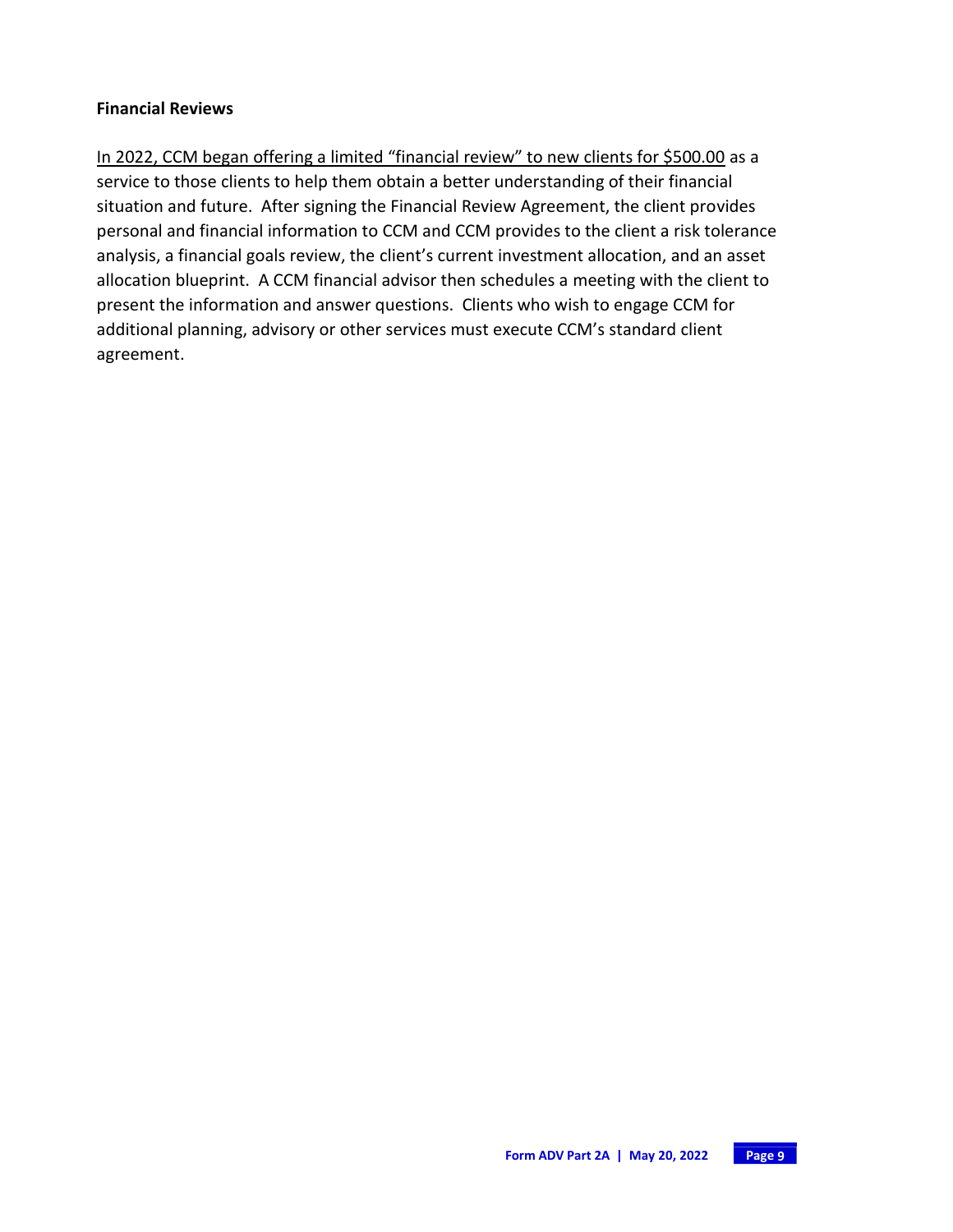## *Services Limited to Specific Types of Investments*

CCM limits its investment advice to mutual funds, ETFs, equities, bonds, fixed income, debt securities, third party money managers, REITs, insurance products including annuities, and government securities. CCM may use other securities as well to help diversify a portfolio when applicable.

## **B. Client-Tailored and Client-Imposed Restrictions**

CCM offers the same suite of services to all of its clients. However, specific client financial plans and their implementation are dependent upon the client profile which outlines each client's current situation (income, tax rates, and risk tolerance levels) and is used to construct a client-specific plan to aid in the selection of a portfolio that matches restrictions, needs, and goals.

Clients may impose restrictions on investing in certain securities or types of securities in accordance with their values or beliefs. However, if the restrictions prevent CCM from adequately servicing the client account, or if the restrictions would require CCM to deviate from its standard suite of services, CCM reserves the right to decline or end the relationship.

#### **C. Wrap Fee Programs**

CCM does not presently participate in wrap fee programs.

#### **D. Assets Under Management**

As of December 31, 2021, our assets under management were as follows:

| Assets Managed on Discretionary Basis     | S             | 0 |
|-------------------------------------------|---------------|---|
| Assets Managed on Non-Discretionary Basis | \$260,660,763 |   |
| <b>Total Assets Under Management</b>      | \$260,660,763 |   |

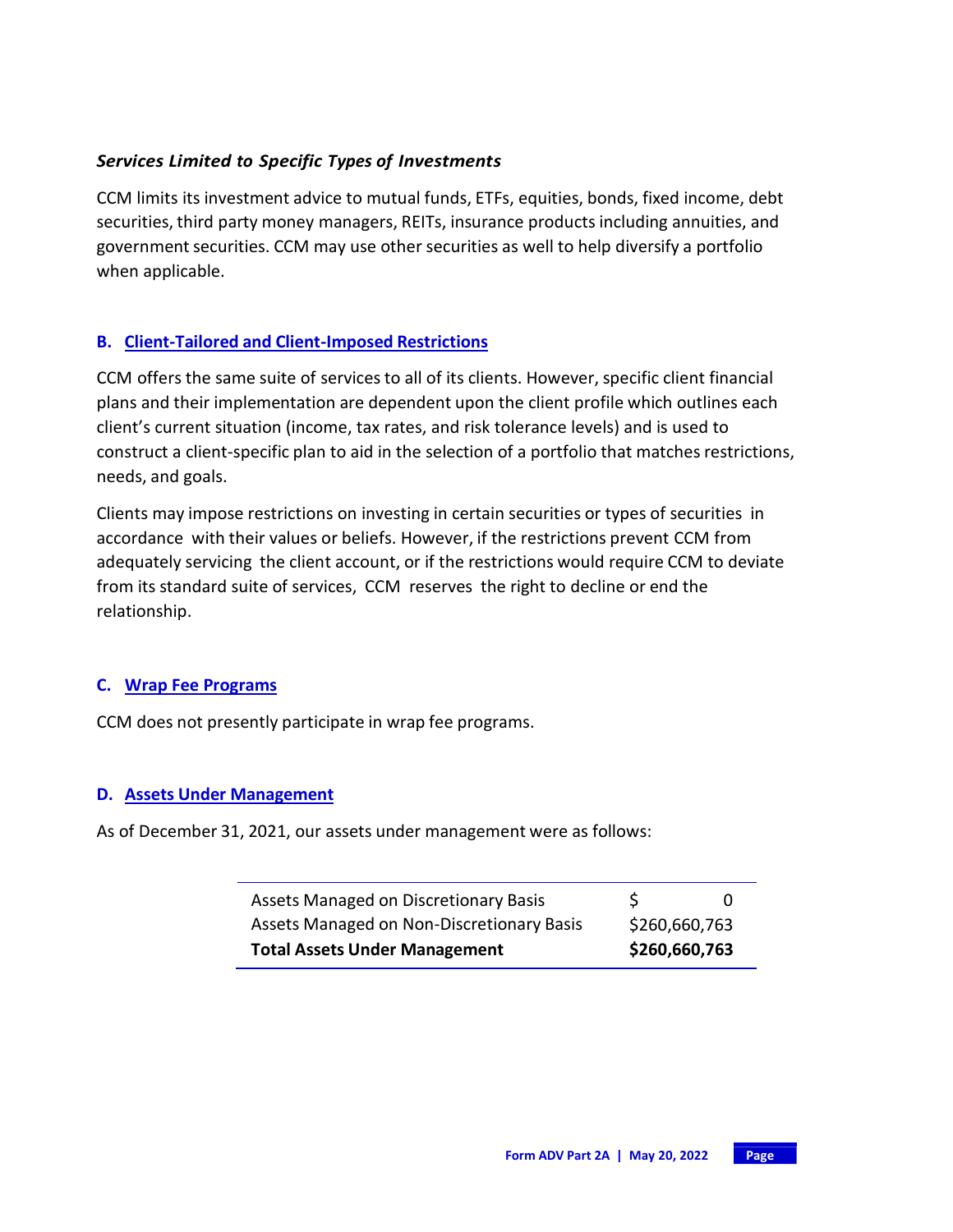## **A. Advisory Fees and Compensation**

#### *Managed Account Programs*

Fees for services provided through the Co-Advisor Managed Account Program and the Subadvisor Program are charged based on a percentage of assets under management paid monthly, in arrears, based upon the market value of the Assets on the last business day of the previous quarter. No increase in the annual fee percentage shall be effective without prior written notification to and consent of the client.

The services under the Co-Advisor Program continue in effect until terminated by any party (i.e., CCM, Co- Advisor, or the client) by providing written notice of termination to the other parties. The services under the Subadvisor Program likewise continue until terminated by Advisor or client. If services are terminated at any time other than the last business day of the month, fees for the final billing period will be determined on a pro rata basis using the number of days services are actually provided during the final period.

Fees for investment advisory services p are negotiable based upon the type of client, the complexity of the client's situation, the composition of the client's account (i.e., equities versus mutual funds or ETFs), the potential for additional account deposits, the relationship of the client with the investment adviser representative, the total amount of assets under management for the client, and the third-party manager selected.

The annual fee for asset management services in the Co-Advisor Program will be no more than an annual fee of 1.95%, of the account value, calculated as described above. Of thisfee, CCM will receive up to 1.4%, with the Co-advisor receiving the remainder. For the Subadvisor Program, Advisor's annual fee shall be no more than 1.80% of the account value, including the Subadvisor's fee.

The specific annual fee to be charged will be specified in the client's agreement with CCM. Pursuant to the authority granted by the client in the agreements with CCM and, as appropriate, with the co- advisor, this asset management fee will be deducted directly from the client's account and paid directly to the third-party manager and CCM. Clients must authorize the qualified custodian(s) of your account to deduct fees from their account and to pay such fees directly to the third-party manager and CCM. Clients should review account statements received from the qualified custodian(s) and verify that appropriate investment advisory fees are being deducted. The qualified custodian(s) will not verify the accuracy of the investment advisory fees deducted.

CCM believesthat its fee is reasonable in relation to: (1) services provided and (2) the fees charged by other investment advisers offering similar services/programs.However, our fee may be higher than that charged by other investment advisers offering similar services/programs.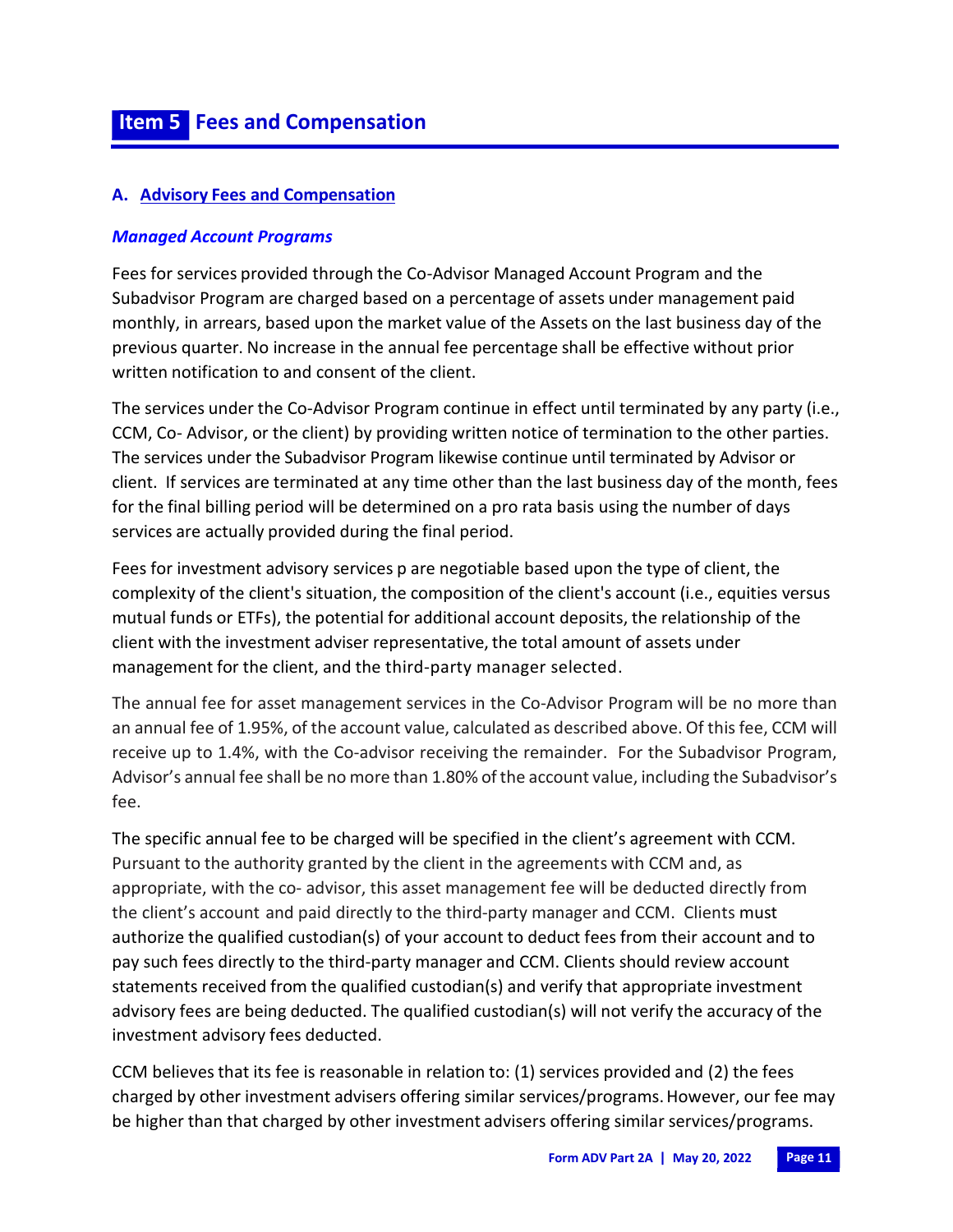In addition to the fee paid to CCM and the co-advisor, clients may also incur additional fees. CCM's fees are exclusive of (meaning they do not include) transaction fees, broker commissions, and other related expenses incurred in connection with servicing client accounts or otherwise arising out of transacting business for or on behalf of clients. Also, the qualified custodian which holds your account may charge a separate commission, ticket charge or fee for executing securities transaction. CCM does not receive any portion of such commissions, ticket charges or custodial fees from the qualified custodian or otherwise.

Other third party charges the client may incur in connection with investments made through the account include, ETF sales loads and management fees, sales charges and management fees for alternative investments, mutual fund sales loads, periodic mutual fund fees (e.g. 12b-1 trails) and surrender charges, IRA and qualified retirement plan fees. Management fees charged are separate and distinct from the fees and expenses charged by investment company securities that may be recommended to you. A description of these fees and expenses are available in the prospectus for each investment company security.

As discussed in Item 4.A. above, CCM was until June 2017 in a solicitation relationship with Beacon Capital Management and is still in such a relationship with Retirement Management Services, Inc. ("RMS") under which CCM referred clients to Beacon or RMS based upon an evaluation of the client's circumstances and objectives. In those relationships, Beacon or RMS paid CCM an ongoing referral fee which was a percentage of the fee Beacon or RMS received from the client. Starting in June 2017, CCM ended that Beacon solicitation arrangement as to future clients and requested that existing clients execute a Client Services and investment Management Agreement with CCM and a separate agreement with CCM and either Orion or Beacon. While most CCM clients referred to Beacon under the solicitation relationship have transitioned to a co-advisor relationship, there are still some clients under the solicitation agreement. Each solicitation arrangement is governed by a written solicitation agreement and complies with SEC Rule 206(4)-3 and applicable state securities rules and regulations.

A complete description of any third-party money manager's services, fee schedules and account minimums were disclosed in the third-party money manager's disclosure brochure which provided to the client prior to or at the time the account was established.

The actual fee charged varies depending on the third-party money manager. All fees are calculated and collected by the third-party money manager who is responsible for delivering CCM's portion of the fee. The referral fee paid to CCM does not increase the fee paid by the client to the third-party money manager. Under this program, clients may incur additional charges including but not limited to, mutual fund sales loads, 12b-1 fees and surrender charges, and IRA and qualified retirement plan fees.

CCM has a conflict of interest in only recommending those third-party money managers that have agreed to pay a portion of CCM's advisory fee to CCM and that have satisfied the conditions of CCM's due diligence review. There may be other third-party money managers that may be suitable for clients that may be more or less costly. The portion of the advisory fee paid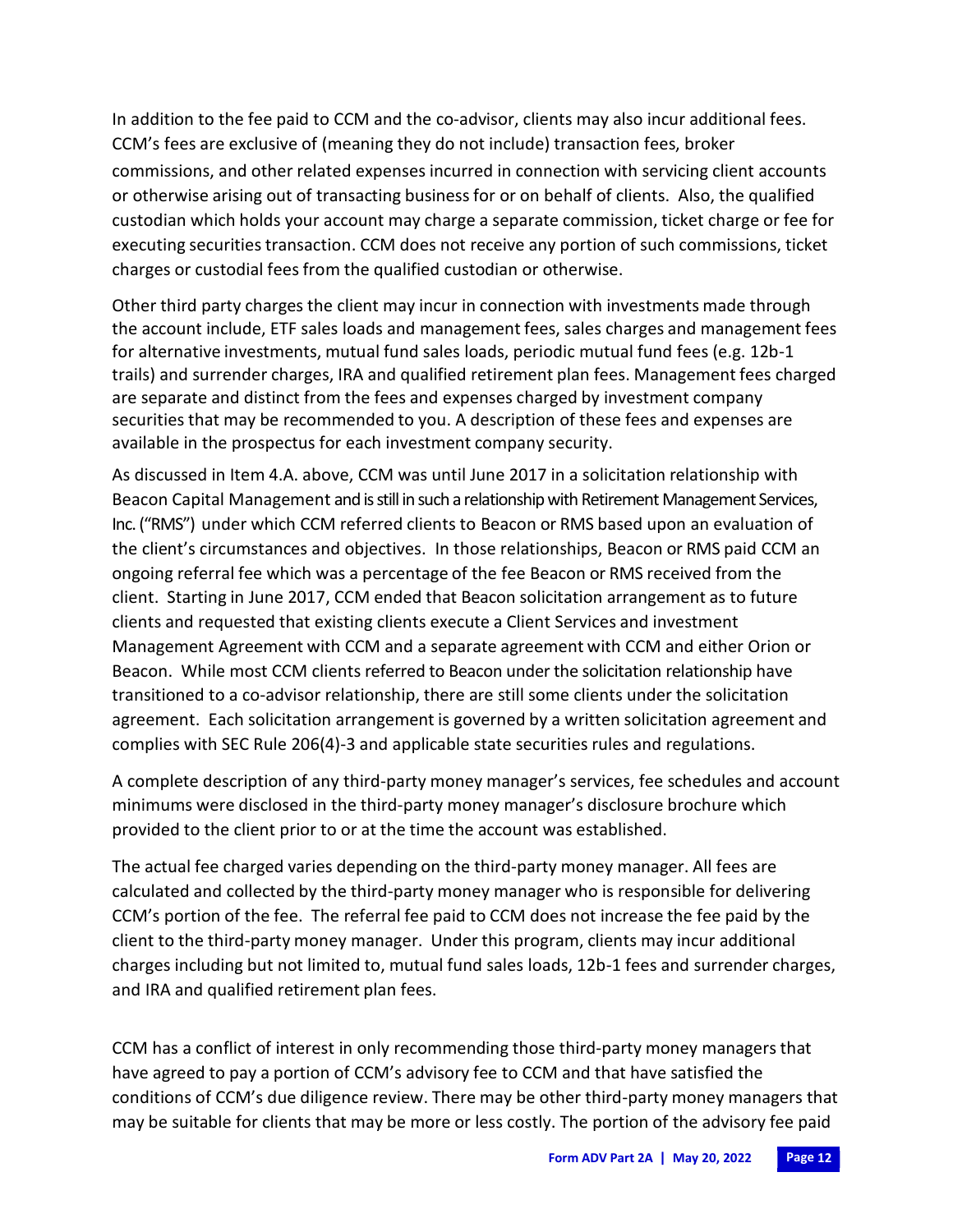to CCM may be negotiated by the investor and their advisor. No guarantees can be made that your financial goals or objectives will be achieved. Further, no guarantees of performance can be offered.

## • **Retirement Plan Services**

Where a client has engaged CCM to provide retirement plan services, we will provide nondiscretionary investment advisory services to Client as outlined in ERISA §3(21), as well as plan participant education. In general, we divide the ERISA §3(21) fiduciary responsibilities with another registered investment advisor, such as PHD Retirement Solutions, with whom the client will have a separate contractual relationship. In such cases, we and the other registered investment advisor will split the §3(21) fee.

## *Financial Planning and Consulting Services Fees*

Fees charged for our 529 Consulting Services are charged based on a percentage of asset value of the account, billed in arrears (at the end of the billing period) on a quarterly calendar basis and calculated based on the fair market value of your account as of the last business day of the current billing period. Fees are prorated (based on the number of days service is provided during the initial billing period) for your account opened at any time other than the beginning of the billing period. If services are commenced in the middle of the billing period, then the prorated fee for that billing period will be billed in arrears at the end of that billing period. Fees charged for our consulting services are negotiable at the discretion of the Advisor based upon other business activity conducted by the client and the relationship of the client to the advisor.

The annual fee for 529 Consulting Services will generally be 1.40%. CCM believes that its annual fee is reasonable in relation to: (1) services provided; and (2) the fees charged by other investment advisers offering similar services/programs. However, our annual fee may be higher than that charged by other investment advisers offering similar services/programs. In addition to our compensation, you may also incur chargesimposed at the mutual fund level (e.g., advisory fees and other fund expenses). CCM does not receive any portion of those additional charges.

In 2022, CCM began offering a limited "financial review" to new clients for \$500.00 as a service to those clients to help them obtain a better understanding of their financial situation and future. After signing the Financial Review Agreement, the client provides personal and financial information to CCM and CCM provides to the client a risk tolerance analysis, a financial goals review, the client's current investment allocation, and an asset allocation blueprint. A CCM financial advisor then schedules a meeting with the client to present the information and answer questions. Clients who wish to engage CCM for additional planning, advisory or other services must execute CCM's standard client agreement.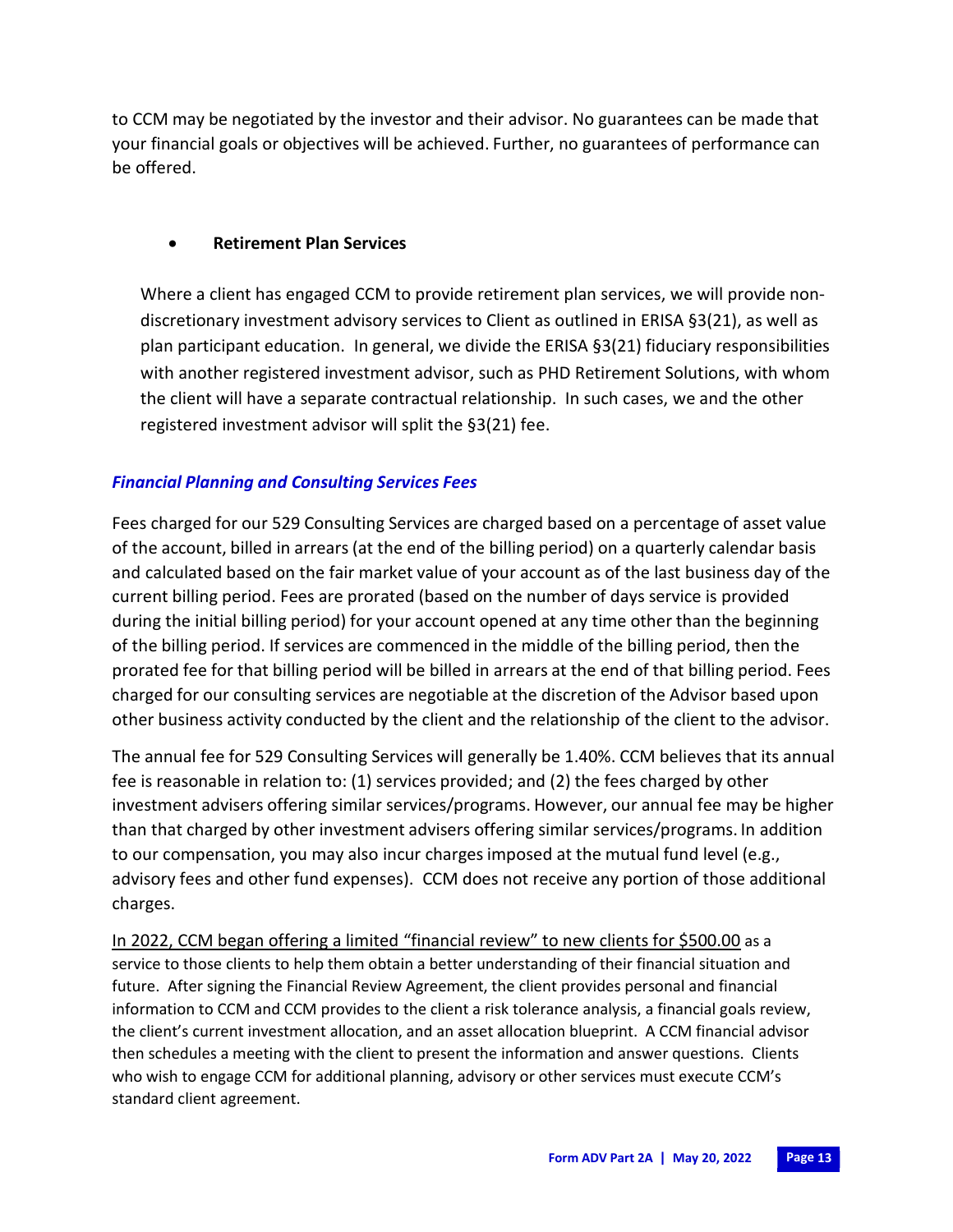## **B. Payment of Fees**

Advisory fees are withdrawn directly from the client's accounts by the third-party manager with the client's written authorization. Fees are paid monthly or quarterly by the third-party manager to CCM in arrears, based upon the market value of the Assets on the last business day of the previous quarter.

Consulting Fees will be invoiced directly to each client on a quarterly basis. Clients will pay for consulting fees by remitting a check upon receipt of their quarterly invoice. The fee for a Financial Review is paid when the client signs the associated agreement.

## **C. Third Party Fees**

Clients are responsible for the payment of all third-party fees (i.e., custodian fees, mutual fund fees, ETF fees, transaction fees, etc.). For those clients still under the solicitation arrangement described above, the solicitor fees paid to CCM represent only the fees paid to us and do not reflect third party expenses and fees described above. It is important that clients understand that these fees and expenses are ultimately borne by them. Also, mutual funds and other investments may charge contingent deferred sales charges ("CDSC") or short-term redemption fees on withdrawals or redemptions. CCM is not responsible for any CDSC or short-term redemption fee charges incurred through a client account. A complete description of all fees and expenses are in the relevant prospectuses. CCM is also not responsible for any transaction costs incurred while managing client accounts. CCM advises clients to carefully review the agreement between client and the custodian, as there may be custodial fees charged to for various services.

## **D. Prepaid Fee Disclosure; Termination of Investment Advisory Relationship; Refunds**

## *Prepaid Fees*

Consultant fees are billed monthly. CCM does not require prepayment of such fees. The Financial Review fee of \$500 is paid at the initiation of the engagement, and the Financial Review meeting will be scheduled within 15 business days after the latter of CCM receiving the Intake Form or the provision of additional information to CCM.

## *Termination of the Investment Advisory or Financial Planning Relationship*

CCM may terminate the agreement with a client at any time by providing with written notice. Likewise, the client may terminate the agreement at any time by providing CCM with written notice. Upon termination of CCM's investment advisory services, CCM will have no obligation or authority to recommend or take any action with regard to the previously advised account. The 529 Consulting Services will terminate upon either client or CCM providing written notice of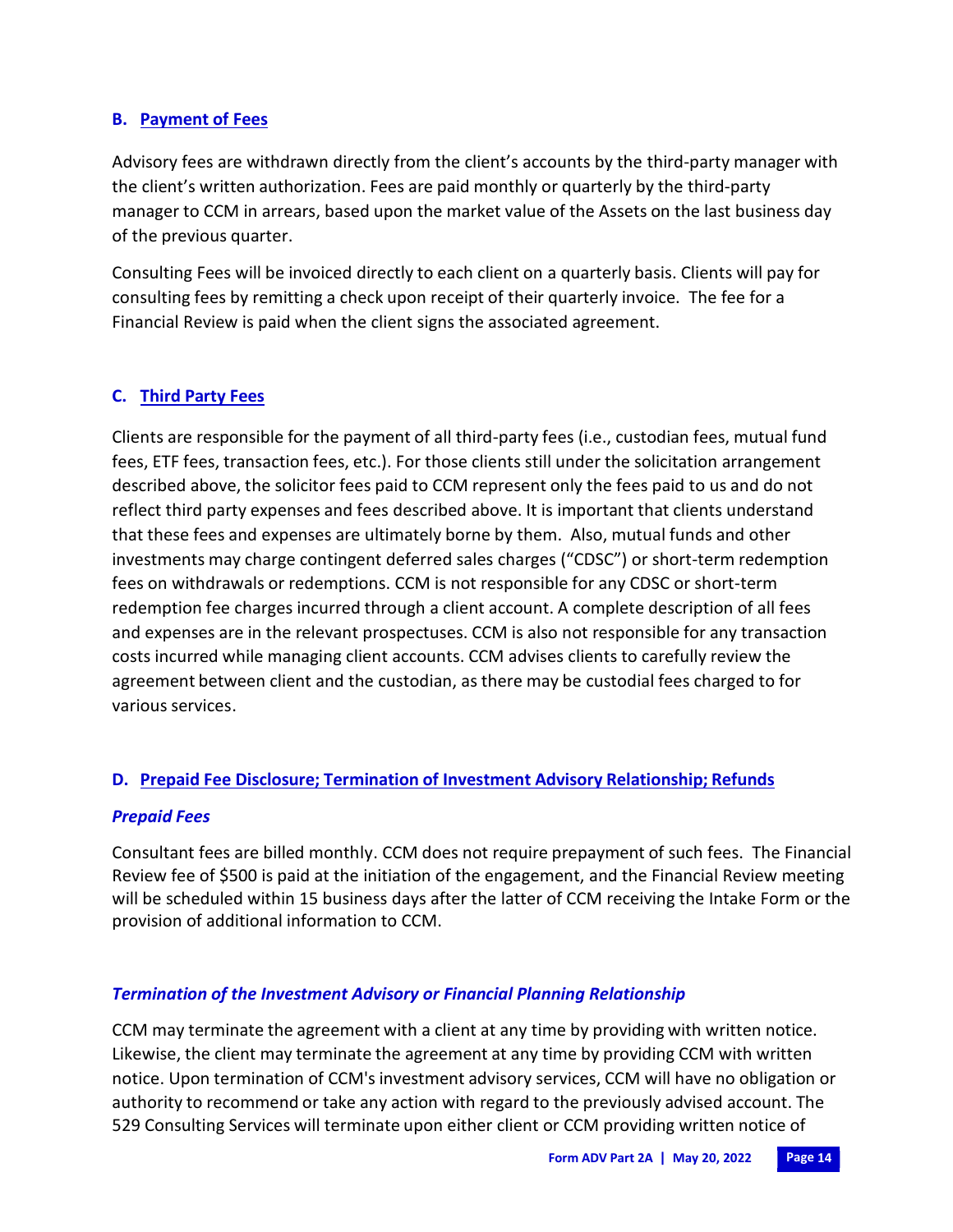termination to the other party. Since fees are billed in arrears, CCM will prorate the final fee payment based on the number of days services are provided during the final period. The amount of client assets on the termination date will be used to determine the final fee payment. You may terminate the consulting services within five (5) business days of entering into an agreement with CCM without penalty or fees due. If you terminate the consulting services after five (5) business days of entering into an agreement with CCM, you will be responsible for immediate payment of any consulting work performed by CCM prior to the receipt by CCM of your notice. Termination of the client's agreement with CCM does not necessarily terminate the client's agreement with the co-advisor, and the client must address the termination or continuation of that relationship separately.

#### **E. Additional Compensation Received by CCM**

CCM does not accept compensation, including commissions, for the sale of securitiesto a client.

Clients always have the option to purchase CCM-recommended products through other brokers or agents that are not recommended by CCM. A client could invest, for example, in a mutual fund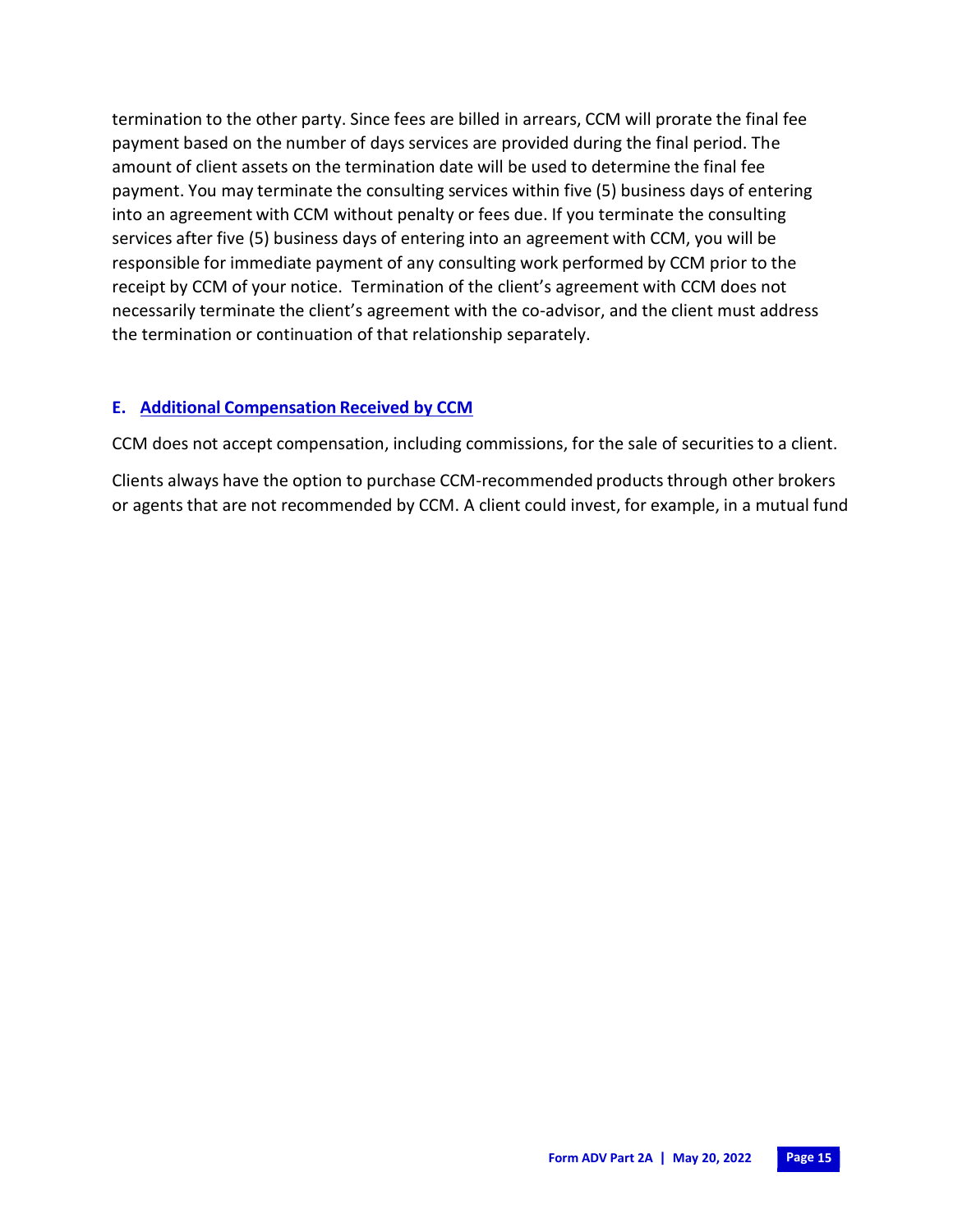directly, without the services of CCM. In that case, the client would not receive the services provided by CCM which are designed, among other things, to assist the client in determining which mutual fund or funds are most appropriate to each client's financial condition and objectives.

Some CCM planners are licensed insurance brokers or agents who work with various insurance companies unaffiliated with CCM. In these capacities, these individuals may recommend insurance products. These individuals and CCM may receive compensation from the sale of those products through the insurance companies, with which these individuals are appointed, in addition to the advisory fee described in Item 5.A. above. Thus, a potential conflict of interest exists between the interests of these individuals and those of the advisory clients, possibly creating an incentive for them to recommend insurance products based on the compensation received, rather than on a client's needs. However, the individuals who are licensed insurance agents do not limit their recommendations to insurance products, but strive to ensure their recommendations are appropriate for the client's tailored needs in accordance with the advisor's fiduciary duty. In addition, clients always have the option to purchase insurance products recommended by other insurance companies which have no affiliation with our firm.

Item 10 of this Brochure gives more information on Conflicts of Interest and how CCM mitigates those conflicts.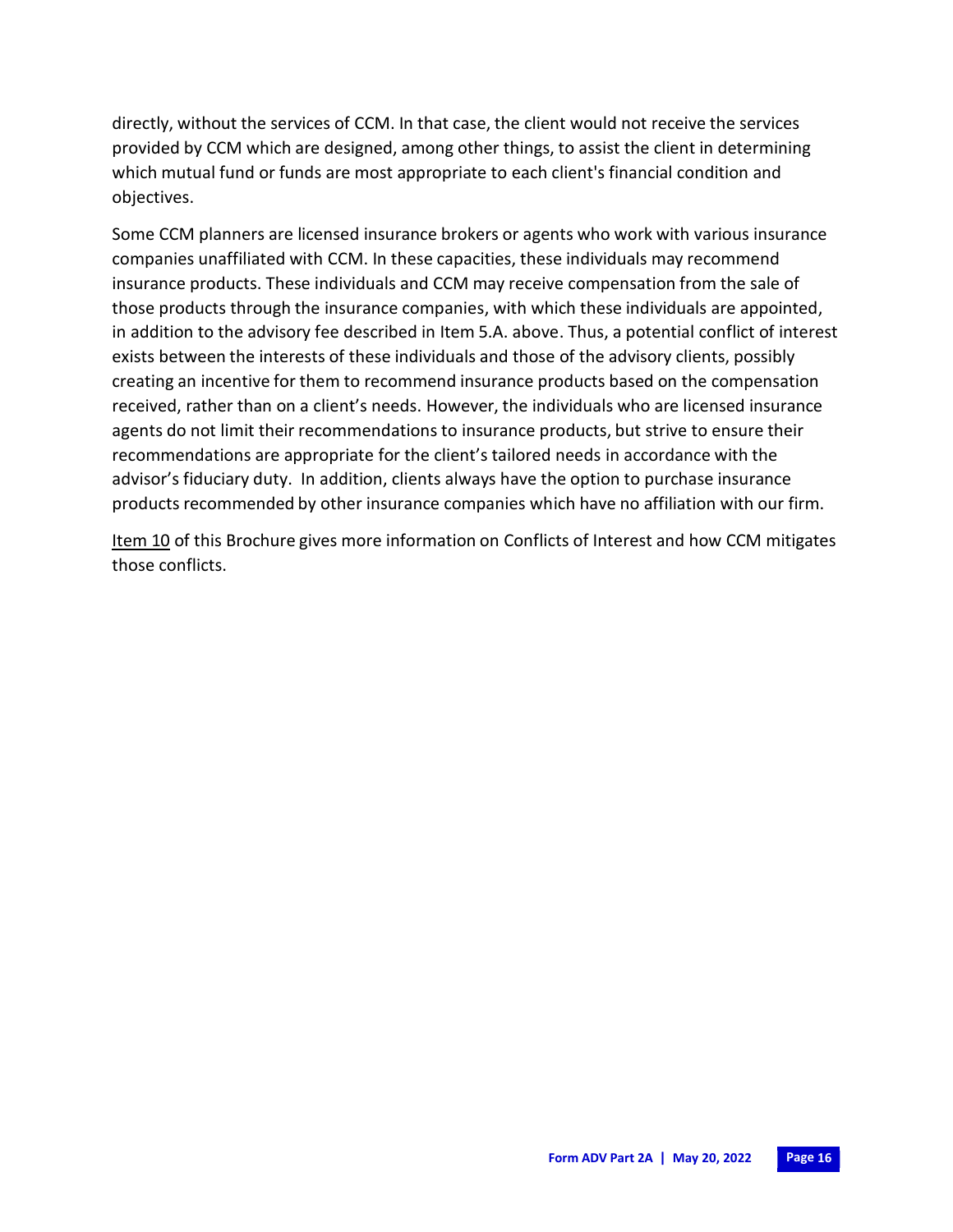## **A. Performance-Based Fees**

CCM does not accept performance-based fees or other fees based on a share of capital gains on or capital appreciation of the assets of a client.

## **B. Side-by-Side Management and Conflicts of Interest**

Side-by-side management refers to the practice of managing accounts that are charged performance-based fees while at the same time managing accounts that are not charged performance-based fees. CCM does not accept performance-based fees and so does not have any side-by-side relationships that could cause a conflict of interest to arise.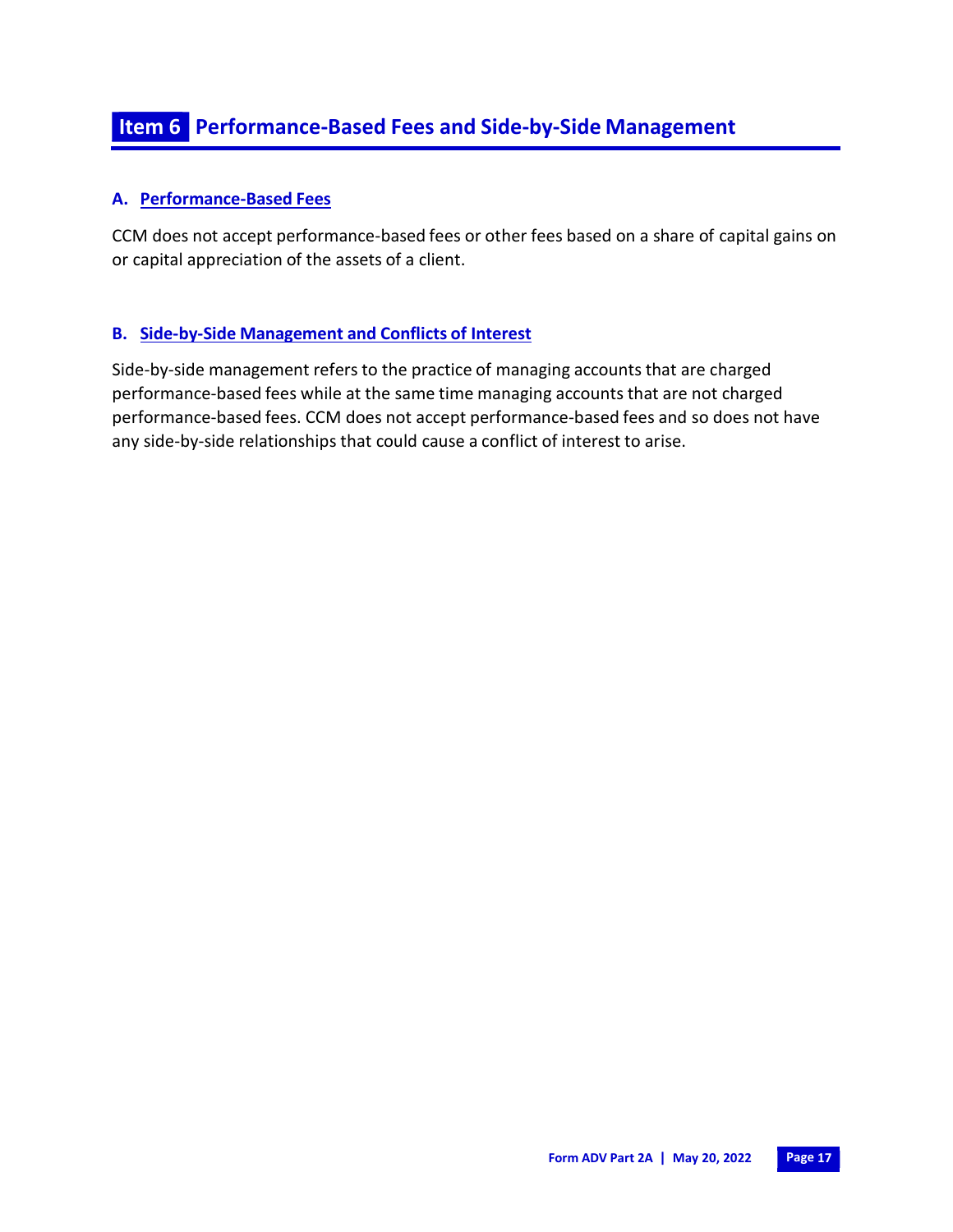CCM generally provides investment advice to the following types of clients:

- Individuals
- High-Net-Worth Individuals
- Trusts, Estates, or Charitable Organizations
- Pension and other Retirement Plans

There are no minimum investment amounts or conditions required for establishing an account managed by CCM.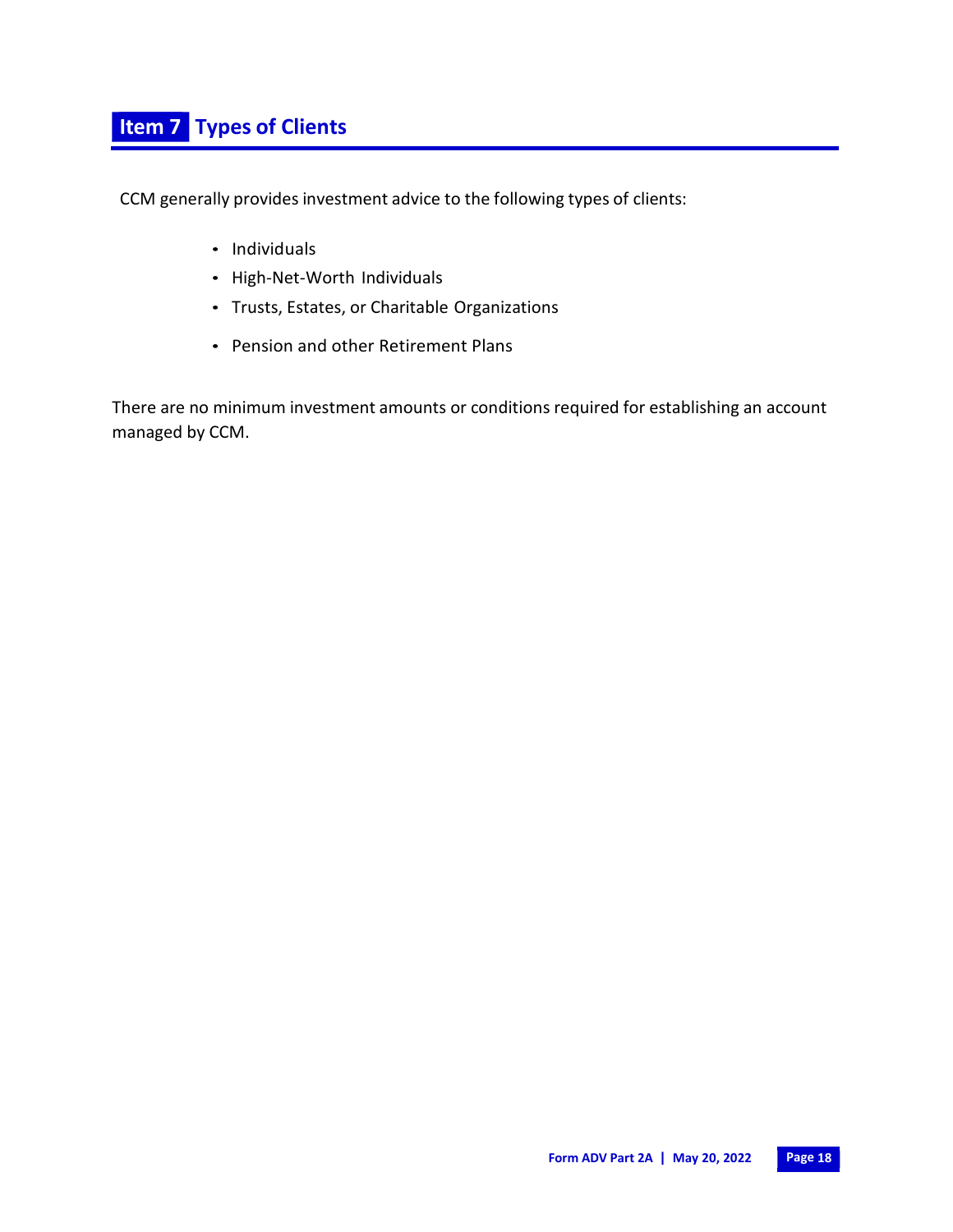## **A. Methods of Analysis and Investment Strategies**

When selecting third-party asset managers, CCM investigated and interviewed several managers. In the due diligence process, CCM evaluated each manager's experience, investment strategies, historical performance, fee structure, ability to communicate and levels of risk. CCM sought counsel from peers and other professionals in the industry and compliance professionals to determine which manager best fit CCM's clients' needs and business model and which manager has the ability to invest under different economic conditions. There are currently hundreds of models available through co-advisor Orion Portfolio Solutions which CCM does not recommend, but which are reviewed frequently to evaluate their fit for our clients' goals and objectives.

CCM exclusively offers advisory services by evaluating client's investment needs, assisting the client in selecting a third-party money manager, recommending a particular investment strategy, monitoring the performance of the strategy and money managerselected, and meeting with the client at least annually to assess whether the strategy and manager are meeting the client's needs. The third-party manager is responsible for continuously monitoring client accounts and making trades in client accounts when necessary. Clients are reminded that Investing in securities involves risk of loss that clients should be prepared to bear.

## **B. Material, Significant or Unusual Risks of Investment Strategies**

Investing with a third-party manager involves risks and the manager's past performance is not an indicator or guarantee of future results. Investing in securities(including stocks, bonds, and mutual funds, ect.) involves a risk of loss. Different types of investments have various degrees of risk of loss. Clients should be prepared to bear the investment risk of loss, including loss of original principal. CCM does not control the underlying investment in a third-party manager's portfolio. There is a risk that a third-party manager could deviate from the stated investment strategy stated in the portfolio, which could be a less suitable investment for our client. CCM does not control the third-party manager's business or compliance operations. The client should be aware of this and aware of the possibility of regulatory or reputational deficiencies in CCM's lack of control of the third-party manager's operations. This risk is mitigated, however, in the case of a subadvisor relationship by CCM's authority to terminate the subadvisor's agreement.

## C. **Risks of Specific Securities Utilized**

Because of the inherent risk of loss associated with investing, CCM cannot to represent, guarantee, or even imply that our services and methods of analysis can or will predict future results, successfully identify market tops or bottoms, or insulate you from losses due to market corrections or declines. There are certain additional risks associated with investing in securities, as described below:

Market Risk – Either the stock market as a whole, or the value of an individual company, goes down resulting

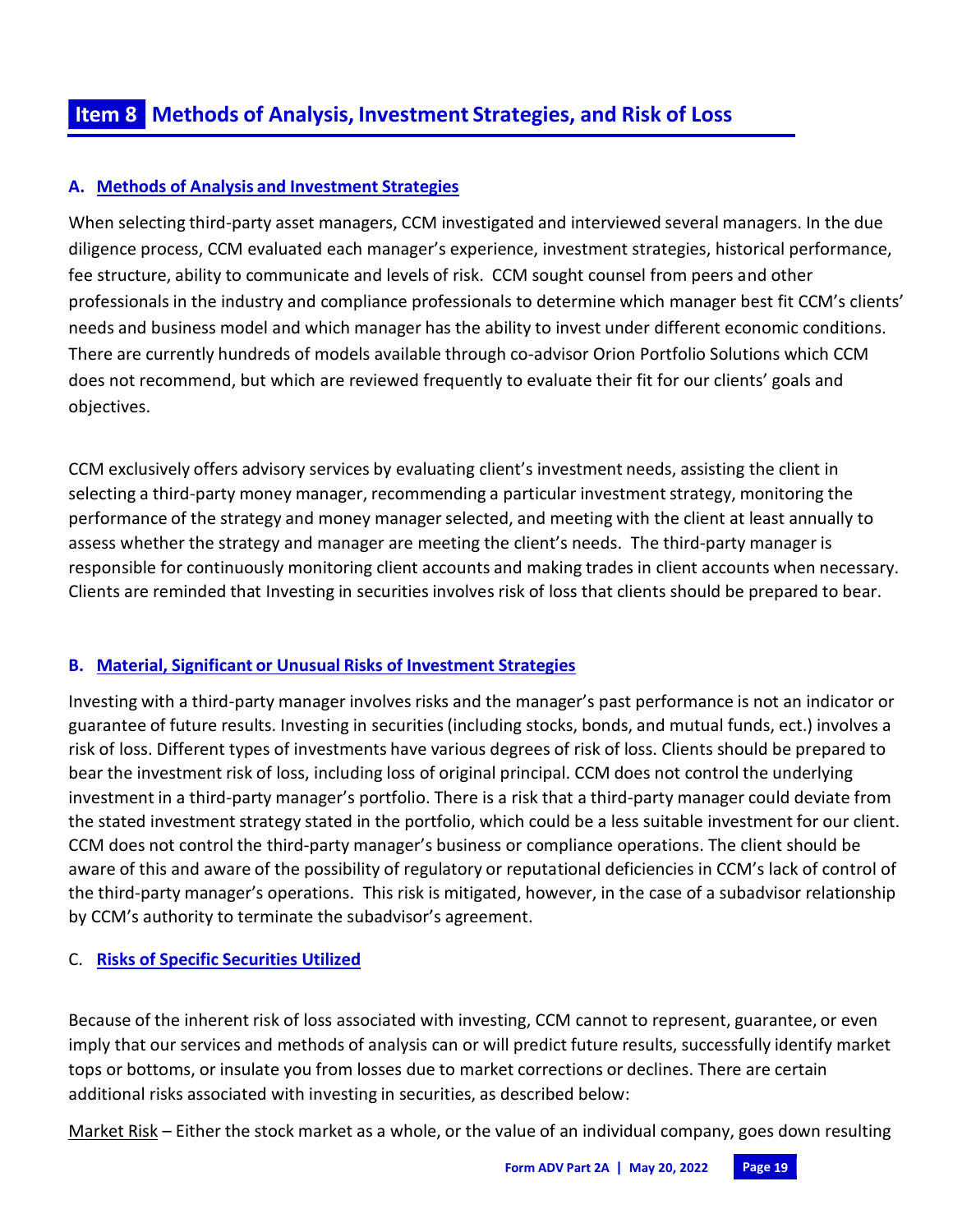in a decrease in the value of client investments. This is also referred to as systemic risk.

Equity (stock) market risk – Common stocks are susceptible to general stock market fluctuations and to volatile increases and decreases in value as market confidence in and perceptions of their issuers change. If clients hold common stock, or common stock equivalents, of any given issuer, they would generally be exposed to greater risk than if you held preferred stocks and debt obligations of the issuer.

Company Risk. When investing in stock positions, there is always a certain level of company or industry specific risk that is inherent in each investment. This is also referred to as unsystematic risk and can be reduced through appropriate diversification. There is the risk that the company will perform poorly or have its value reduced based on factors specific to the company or its industry. For example, if a company's employees go on strike or the company receives unfavorable media attention for its actions, the value of the company may be reduced.

Fixed Income Risk. When investing in bonds, there is the risk that the issuer will default on the bond and be unable to make payments. Further, individuals who depend on set amounts of periodically paid income face the risk that inflation will erode their spending power. Fixed-income investors receive set, regular payments that face the same inflation risk.

Options Risk. Options on securities may be subject to greater fluctuations in value than an investment in the underlying securities. Purchasing and writing put and call options are highly specialized activities and entail greater than ordinary investment risks.

ETF and Mutual Fund Risk – When investing in an ETF or mutual fund, clients will bear additional expenses based on your *pro rata* share of the ETF's or mutualfund's operating expenses, including the potential duplication of management fees. The risk of owning an ETF or mutual fund generally reflects the risks of owning the underlying securities the ETF or mutual fund holds. Clients may also incur brokerage costs when purchasing ETFs.

Management Risk – Investment results vary with the success and failure of investment strategies, research, analysis and determination of portfolio securities. If investment strategies do not produce the expected returns, the value of the investment will decrease.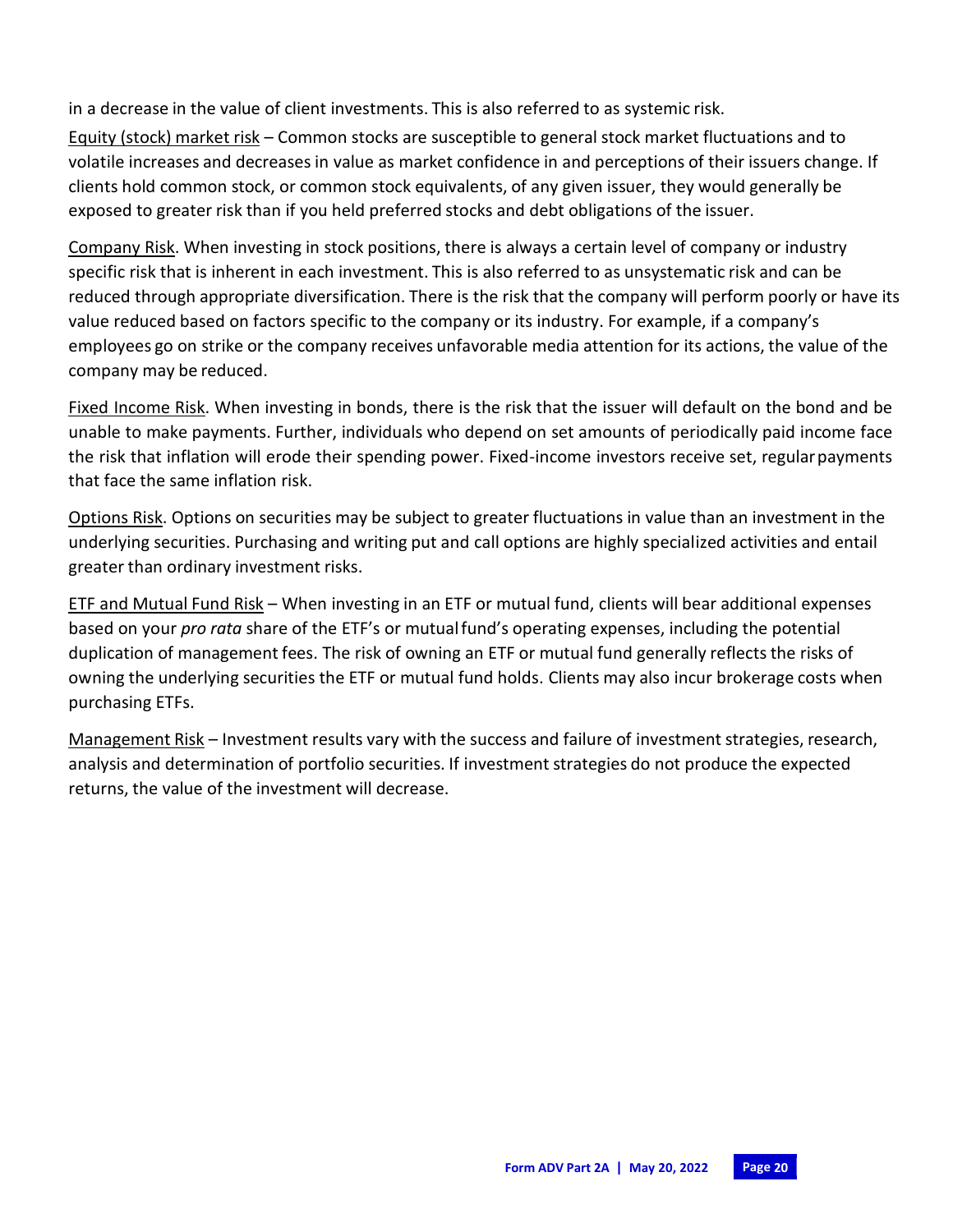# **Item 9 Disciplinary Information**

CC is not required to disclose to any legal or disciplinary events that are material to a client's or prospective client's evaluation of CCM's advisory business or the integrity of its management team.

CCM has not been involved in any legal or disciplinary events that would require disclosure.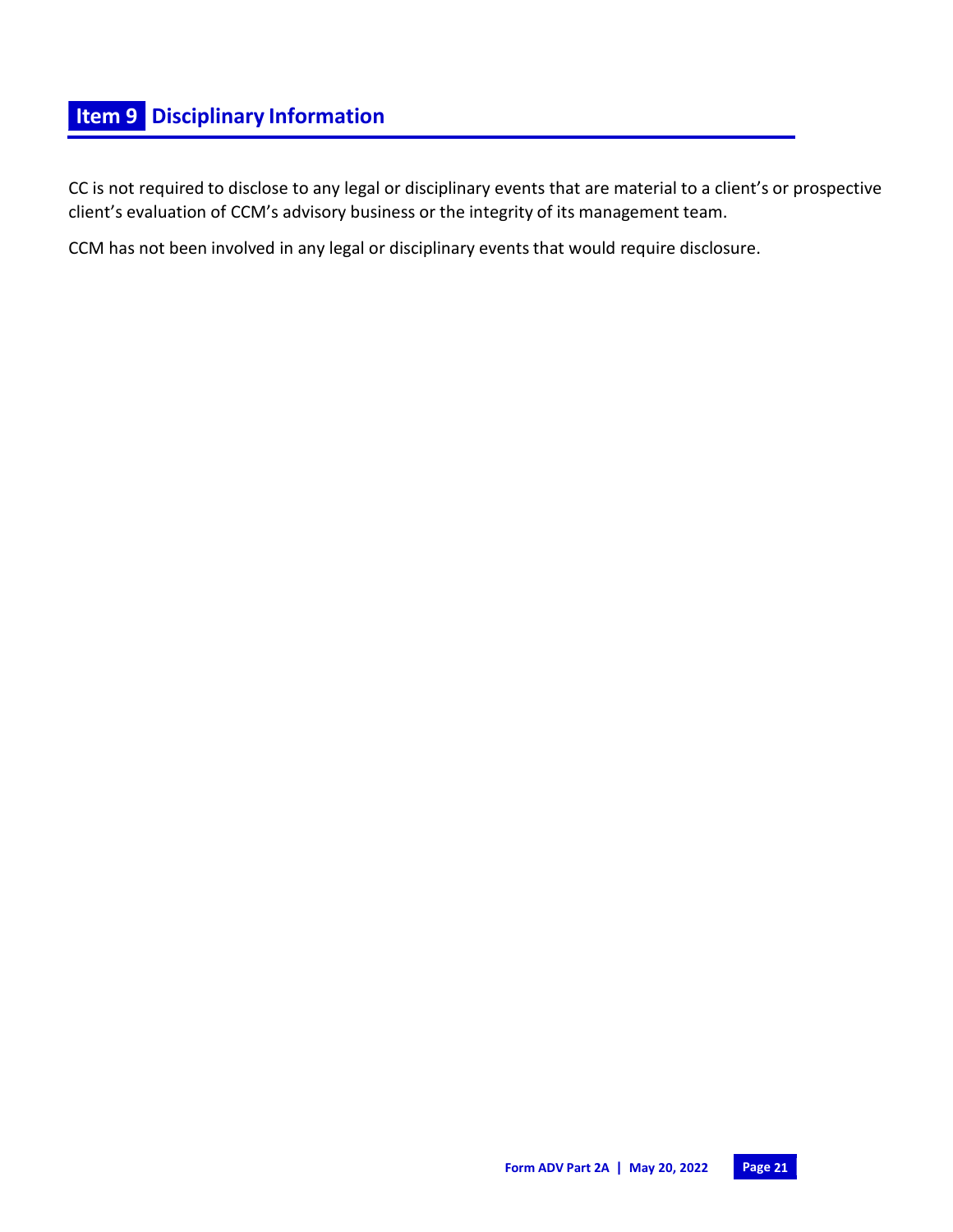## **A. Broker-Dealer Registration**

Neither Christy Capital Management nor any of our management persons (including investment advisor representatives) are registered, or have an application pending to register, as a broker-dealer or a registered representative of a broker-dealer.

## **B. Futures Commission or, Commodity Pool Operator or Trading Advisor Registration**

Christy Capital Management is not registered, and does not have an application pending to register, as a futures commission merchant, commodity pool operator, a commodity trading advisor, or an associated person for the foregoing entities.

## **C. Registration Relationships Material to this Advisory Business and Possible Conflicts of Interests**

CCM is a licensed insurance agency and several associated persons of CCM are insurance agents or brokers. From time to time, associated persons will offer clients insurance advice or products. Clients should be aware that the sale of insurance products results in a commission paid to CCM and the advisor. This creates a conflict of interest if or when the commission payment exceeds the compensation CCM and the advisor would have received from the asset management fee described in Item 4.A. above. CCM and the advisor strive to satisfy the fiduciary duty they have to the client, and the firm's chief compliance officer provides training and supervision of insurance sales. Clients are never required to implement CCM's investment recommendations through any representative of CCM in their capacity as an insurance agent.

## **D. Material Conflicts of Interest Relating to Other Investment Advisors**

As described in Section 4 of this brochure, CCM has co-advisory relationships with Beacon Capital Management and Orion Portfolio Solutions. These relationships present a conflict of interest, as Beacon and Orion have agreed to pay CCM a portion of the overall fee charged to clients. Therefore, CCM has a conflict of interest in that it only recommends third-party investment advisors that have agreed to compensate CCM for clients who execute co-advisor agreements with those advisors. Likewise, CCM has a relationship with subadvisor EverSource Wealth Advisors ("EverSource") under which EverSource designs and manages investment portfolios for CCM and provides other back-office services. Those services and the compensation arrangements between CCM and EverSource create a conflict of interest because CCM is more likely to recommend EverSource as a subadvisor to clients. CCM discloses this conflict of interest to clients, performs due diligence on EverSource, Beacon and Orion, and advises clients that there may be other third-party managed programs not recommended by our firm that are suitable for the client and that may be more or less costly.

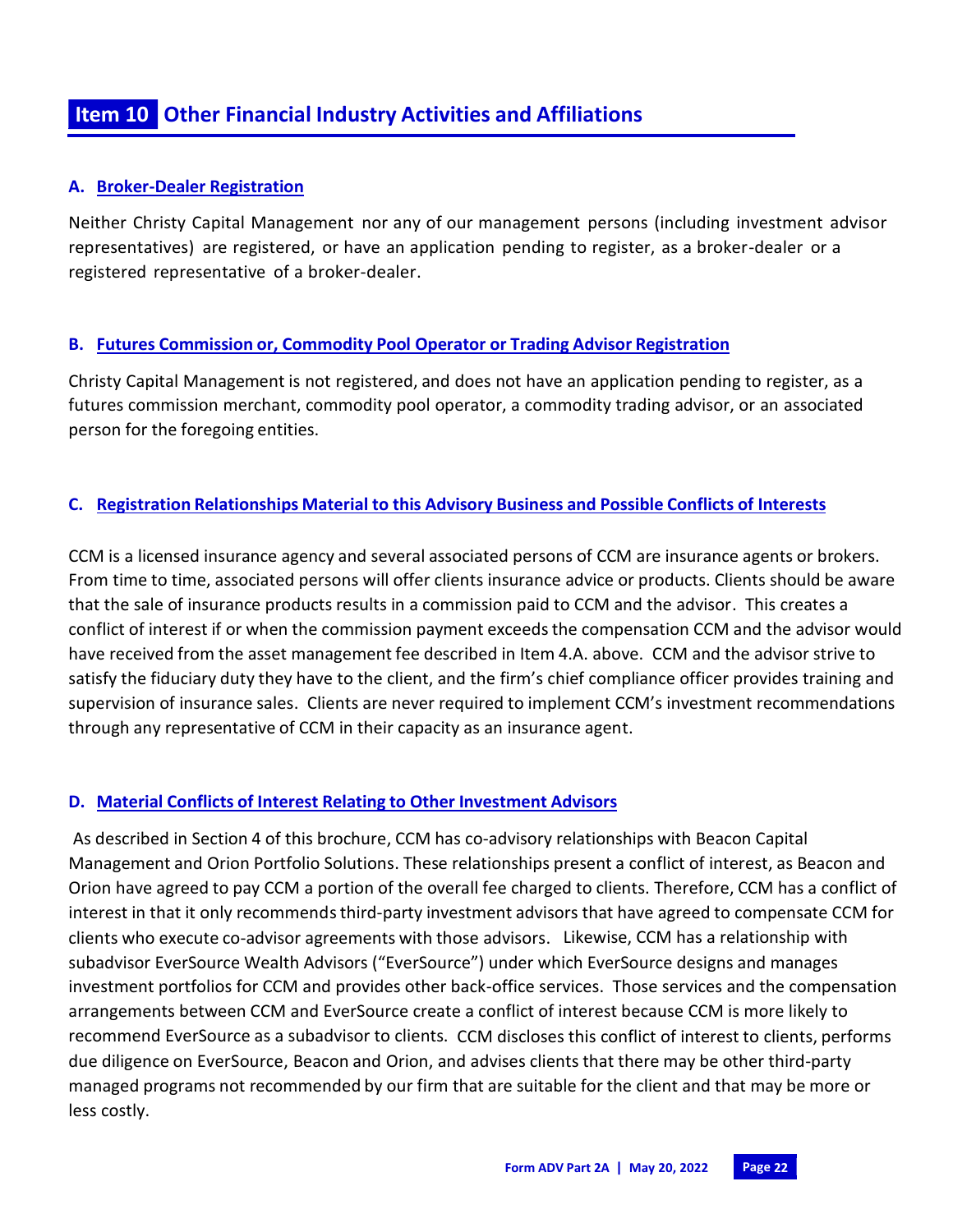As described in Item 4.A. above, CCM was until June 2017 in a solicitation relationship with Beacon Capital Management, where CCM referred clients to Beacon based upon an evaluation of their circumstances and objectives. Beacon paid CCM an ongoing referral fee which was a percentage of the fee Beacon received from the client. Starting in June 2017, CCM ended that solicitation arrangement as to future clients and requested that existing clients execute a Client Services and investment Management Agreement with CCM and a separate agreement with Beacon. There are still some remaining clients that are on this solicitation agreement. Until March 1, 2022, CCM was in a solicitation relationship with the related firm Retirement Benefits Institute, Inc. ("RBI"). That relationship and RBI itself have been dissolved.

Clients should be aware that the receipt of additional compensation by CCM creates a conflict of interest that has the ability to impair the objectivity of the firm when making advisory recommendations. CCM remains committed to its fiduciary duty at all times to put the interest of the client first. CCM takes the following steps to address conflicts as they may arise:

- 1. Assess the nature and severity of conflicts of interest.
- 2. Take steps to eliminate, reduce, monitor, and manage the conflicts;
- 3. Disclose to clients conflict of interests that may exist, including the potential for the firm and its employees to earn compensation from advisory clients in addition to advisory fees;
- 4. Maintain accurate and complete records regarding each client, their background information, and their financial goals, objectives, and risk tolerance.
- 5. Regularly reviews clients' accounts to ensure the accuracy of recommendations are tailored to the client's needs.
- 6. Educates its employees and supervised persons by addressing their responsibilities of their fiduciary duty to clients.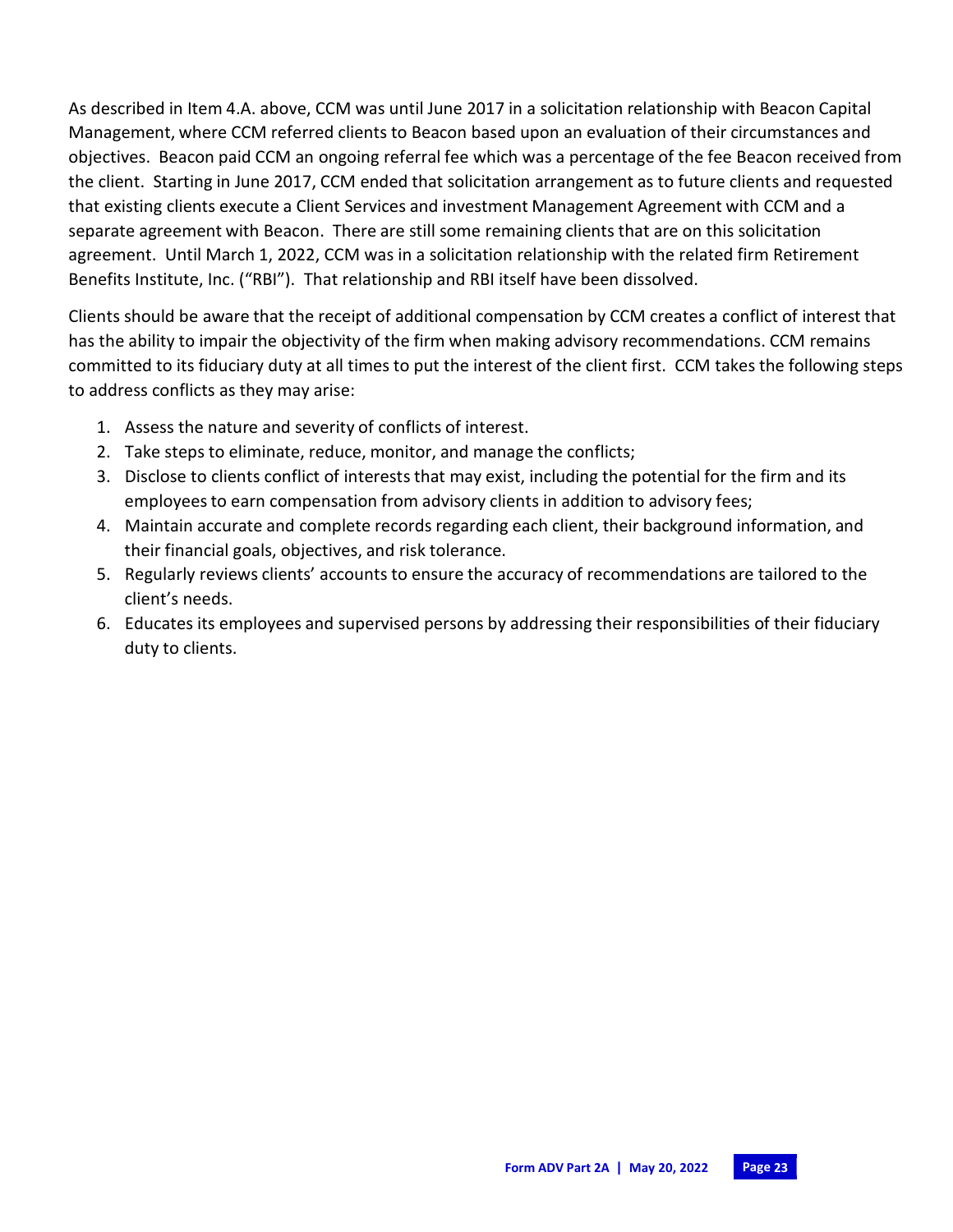# **Item 11 Code of Ethics, Participation or Interest in Client Transactions, and Personal Trading**

## **A. Code of Ethics**

According to the *Investment Advisers Act of 1940*, an investment adviser is considered a fiduciary and has a fiduciary duty to all clients. CCM has established a Code of Ethics to comply with the requirements of Section 204(A)-1 of the *Investment Advisers Act of 1940*  that reflectsits fiduciary obligations and those of its supervised persons. The Code of Ethics also requires compliance with federal securities laws. The Code of Ethics covers all individuals that are classified as "supervised persons." All employees, officers, directors and investment adviser representatives are classified as supervised persons. The Code of Ethics is designed to ensure the high standard of conduct practiced by CCM employees continues to be applied. CCM and its employees owe a fiduciary duty to CCM's clients to conduct business, including their personal securities transactions, in such a way to : put the client's interests ahead of their own; conduct business with trust and responsibility; avoid taking personal advantage of their position with CCM; and avoid actual or potential conflicts of interest or abuse of discretion. CCM requires its supervised persons to consistently act in your best interest in all advisory activities. CCM imposes certain requirements on its affiliates and supervised persons to ensure that they meet the firm's fiduciary responsibilities to you. The standard of conduct required is higher than ordinarily required and encountered in commercial business.

This section is intended to provide a summary description of the Code of Ethics of CCM. To obtain a copy of the Code of Ethics in its entirety, send a to Abby Puckett at [abby@christycapital.com.](mailto:abby@christycapital.com) Upon receipt of that request, CCM will promptly provide a copy of the Code of Ethics.

#### **Affiliate and Employee Personal Securities Transactions Disclosure**

CCM or associated persons of the firm may buy or sell for their personal accounts, investment products identical to those recommended to clients. This may create a conflict of interest. It is a policy of CCM that all persons associated in any manner with our firm must place clients' interests ahead of their own when buying or selling investmentsfor the personal account. CCM and its associated persons may not buy or sell securities for their personal account(s) where their decision is derived, in whole or in part, from information obtained as a result of employment or association with our firm unless the information is also available to the investing public upon reasonable inquiry.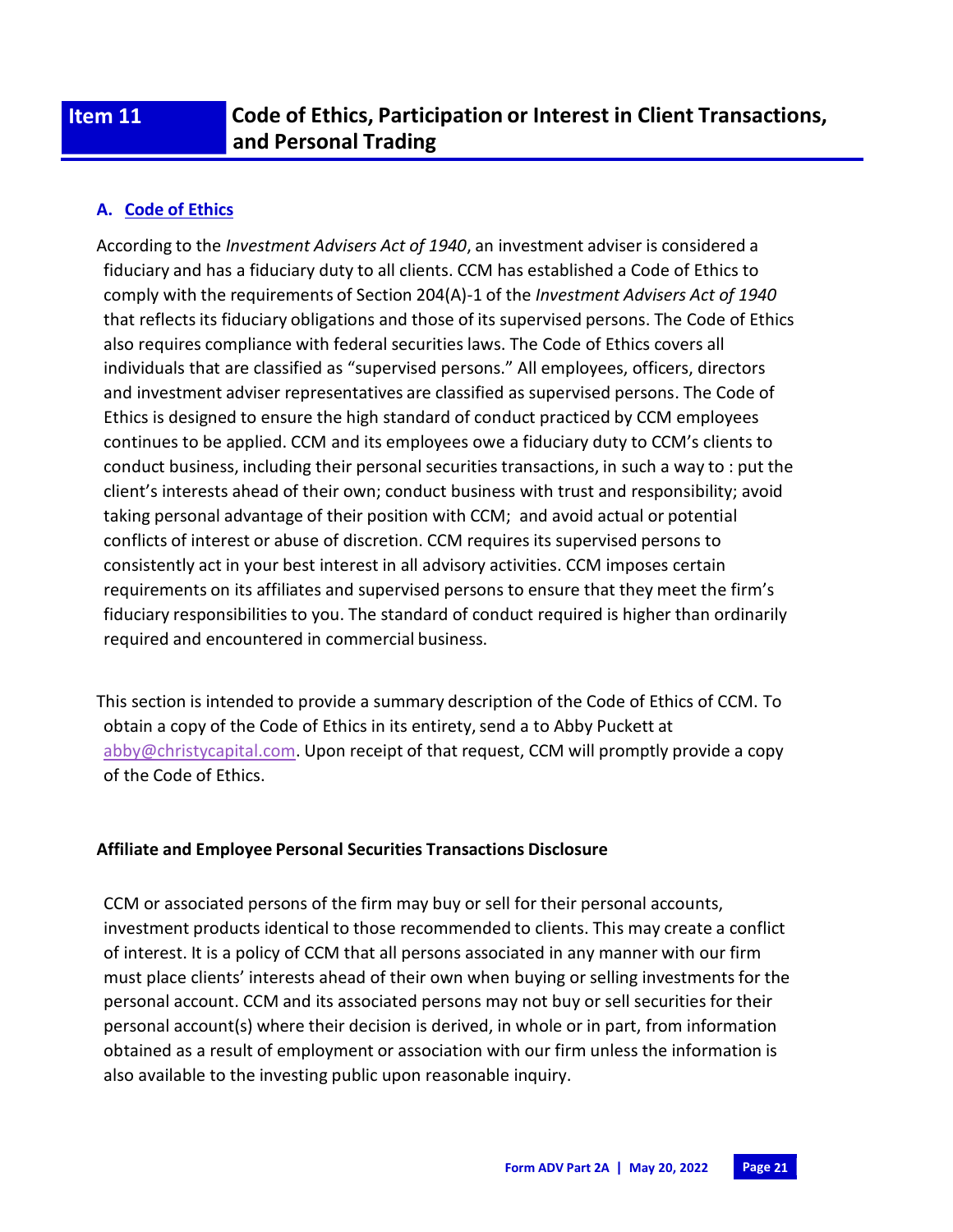- CCM strives to be in compliance with applicable state and federal rules and regulations. To prevent conflicts of interest, CCM has developed written supervisory procedures that include personal investment and trading policies for our representatives, employees and their immediate family members (collectively, associated persons).
- Associated persons cannot prefer their own interests to that of the client.
- Associated persons cannot purchase or sell any security for their personal accounts prior to advising on transactions for client accounts.
- Associated persons cannot buy or sell securities for their personal accounts when those decisions are based on information obtained as a result of their employment, unless that information is also available to the investing public upon reasonable inquiry.
- Associated persons are prohibited from purchasing or selling securities of companies in which any client is deemed an "insider."
- Associated persons are discouraged from conducting frequent personal trading.
- Associated persons are generally prohibited from serving as board members of publicly traded companies unless an exception has been granted by the Chief Compliance Officer of CCM.

## **Violations**

CCM requires that all violations of the Code of Ethics be reported immediately to our Chief Compliance Officer. Any associated person not observing these policies is subject to sanctions up to and including termination.

## **B. Recommendations Involving Material Financial Interests**

CCM maintains a Personal Securities Transaction Policy ("Personal Securities Policy"). The Personal Securities Policy is designed to detect and prevent conflicts of interest when persons covered by the policy trade securities which may be recommended for clients.

The Personal Securities Policy covers any account where persons covered by the policy or a member of his or her household has direct or indirect ownership, influence or control. CCM requires pre-approval for personal trades that involve private placements, IPOs or mutual funds for which CCM serves as the investment advisor. New representatives and employees of CCM are required to provide a copy of statements for all personal accounts that are covered by the Personal Securities Policy. These accounts are then reviewed and added to CCM's monitoring system.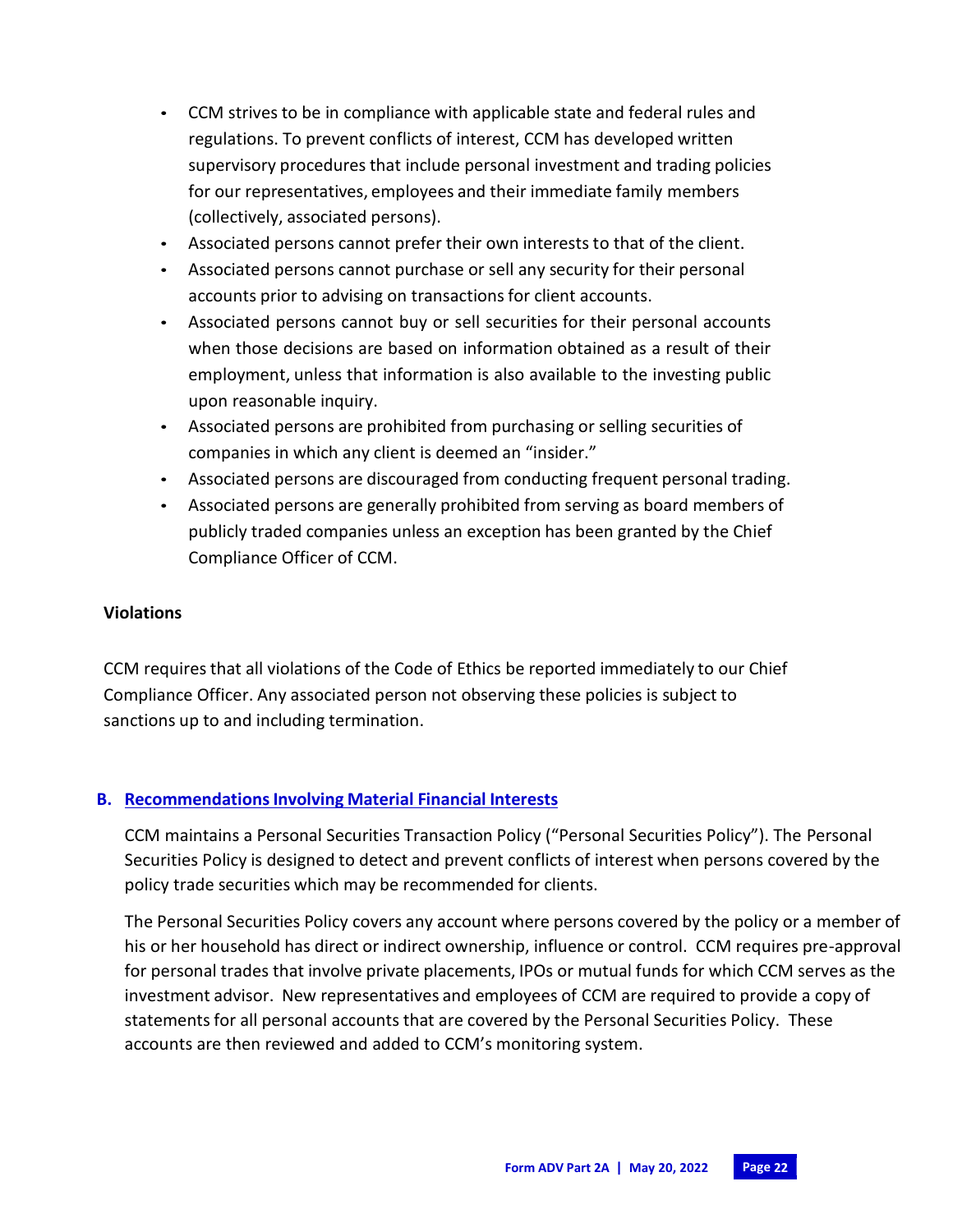#### **C. Contemporaneous Trading and Trading in Securities Recommended to Clients**

CCM does not buy securities for its own account. Therefore, no potential conflict of interest exists at the firm level.

#### *Access Persons*

Access persons (i.e., a person with access to information about client accounts or investment recommendations) must submit holdings and transaction reports quarterly for "reportable securities" in which the access person has, or acquires, any direct or indirect beneficial ownership. An access person is presumed to be a beneficial owner of securities that are held by his or her immediate family members sharing the access person's household.

Rule 204A-1 under the Advisers Act treats all securities as reportable securities, with five (5) exceptions designed to exclude securities that appear to present little opportunity for the type of improper trading that the reports are designed to uncover:

- 1. Transactions and holdings in direct obligations of the Government of the United States.
- 2. Money market instruments bankers' acceptances, bank certificates of deposit, commercial paper, repurchase agreements and other high quality short-term debt instruments.
- 3. Shares of money market funds.
- 4. Transactions and holdings in shares of Advisers Act funds including ETFs and Mutual Funds, unless the adviser or a control affiliate acts as the investment adviser or principal underwriter for the fund.
- 5. Transactions in units of a unit investment trust if the unit investment trust is invested exclusively in unaffiliated mutual funds.

The rule thus requires access persons to report shares of mutual funds advised by the access person's employer or an affiliate, and is designed to help advisers (and examiners) identify abusive trading by personnel with access to information about a mutual fund's portfolio.

#### *Other CCM Employees*

All CCM employees are required to submit their personal investment account statements to the Chief Compliance Officer, who reviewsthem for unusual or prohibited trading activity. Employees are not required to report 401(k), 403(b) or 457 accounts, so long as they are not able to hold individual stocks in those accounts. If those accounts have a self-directed feature, the employee is required to attest that he or she has not activated that feature or otherwise has the ability to trade in public securities in that account.

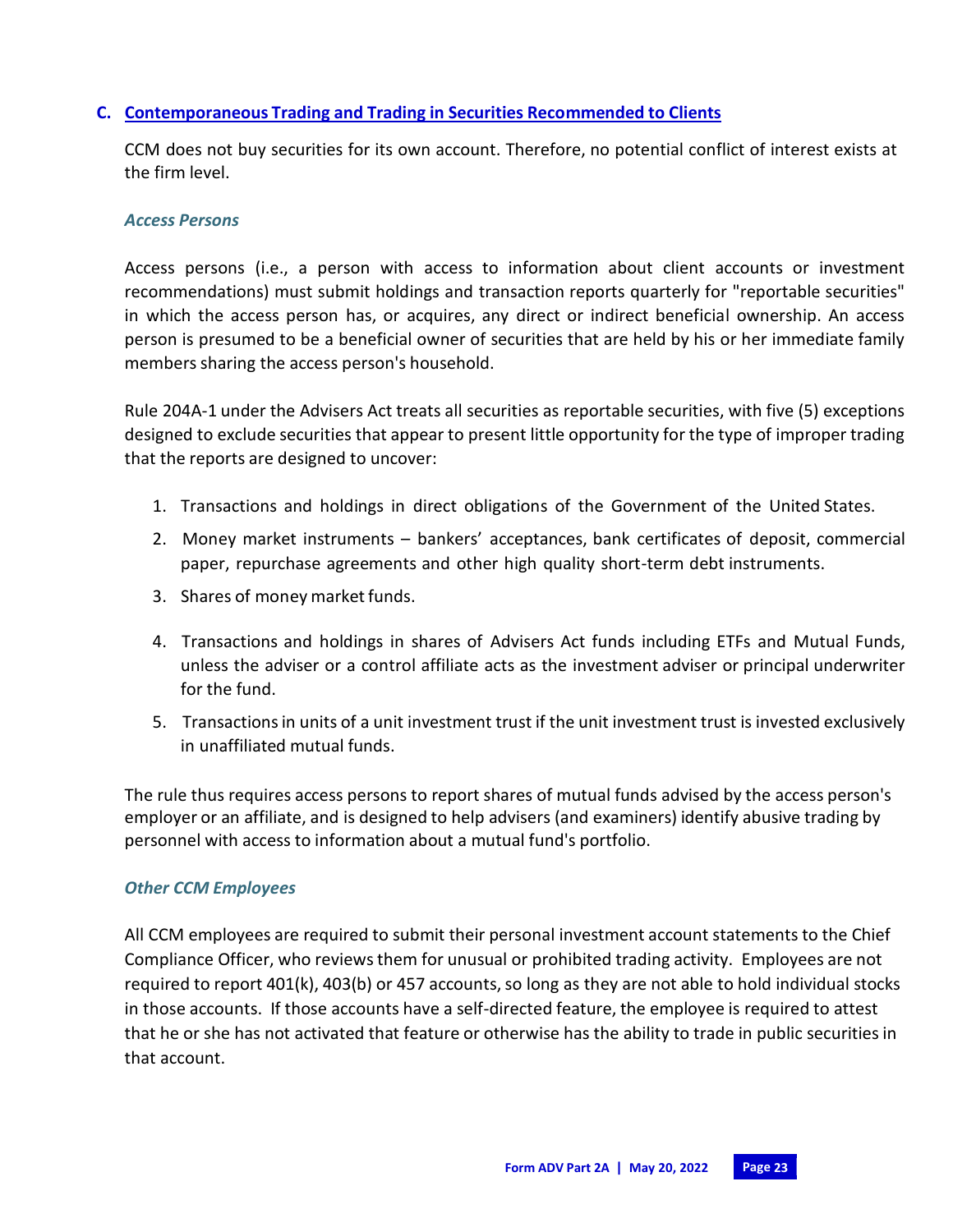# **Item 12 Brokerage Practices**

#### **A. Factors Considered in Selecting or Recommending Broker-Dealers**

CCM offers investment advice and asset management services through evaluating the client's needs and objectives, recommending a co-advisor or subadvisor offering the appropriate investment

portfolio, placing the client's assets in those portfolios in accordance with the client's needs and objectives, and evaluating the performance of the client's account over time. One factor in evaluating a co-advisor program or subadvisor is the broker-dealer relationship the third-party manager utilizes and whether the broker-dealer's costs and trading performance is satisfactory. Other factors include the professional services offered, commission rates, and the custodial platform provided to clients.

Participating in the co-advisor programs described in Item 4.A. could potentially cause a conflict of interest for CCM's evaluation of the broker-dealer being utilized, as the program benefits create incentivesfor CCM to recommend program sponsors to clients for their services.

## *Soft Dollar Benefits*

CCM does not have a soft dollar arrangement with a broker-dealer or a third-party; however, the co-advisor firm with which we have a relationship and/or the broker-dealer that firm uses may provide research, reporting, and administrative services to CCM. This provides an additional incentive for CCM to select these co-advisor firms because CCM receivesthat research, reporting and administrative services without cost. However, CCM does not believe these benefits are significant or that they exceed the types and value of similar benefits provided by other broker-dealers.

#### *Brokerage for Client Referrals*

CCM does not participate in any programs providing brokerage servicesfor client referrals.

#### *Directed Brokerage – Third-Party Managers and Programs*

Clients are required to utilize the broker-dealerselected by the unaffiliated asset management firm providing the day-to-day services to the client. Clients should be aware that each thirdparty manager will have their own policies and procedures regarding brokerage. Our firm does not control the brokerage practices of any third-party manager, whether a co-advisor or subadvisor. It is important that clients read and refer to the disclosure documents given by the independent registered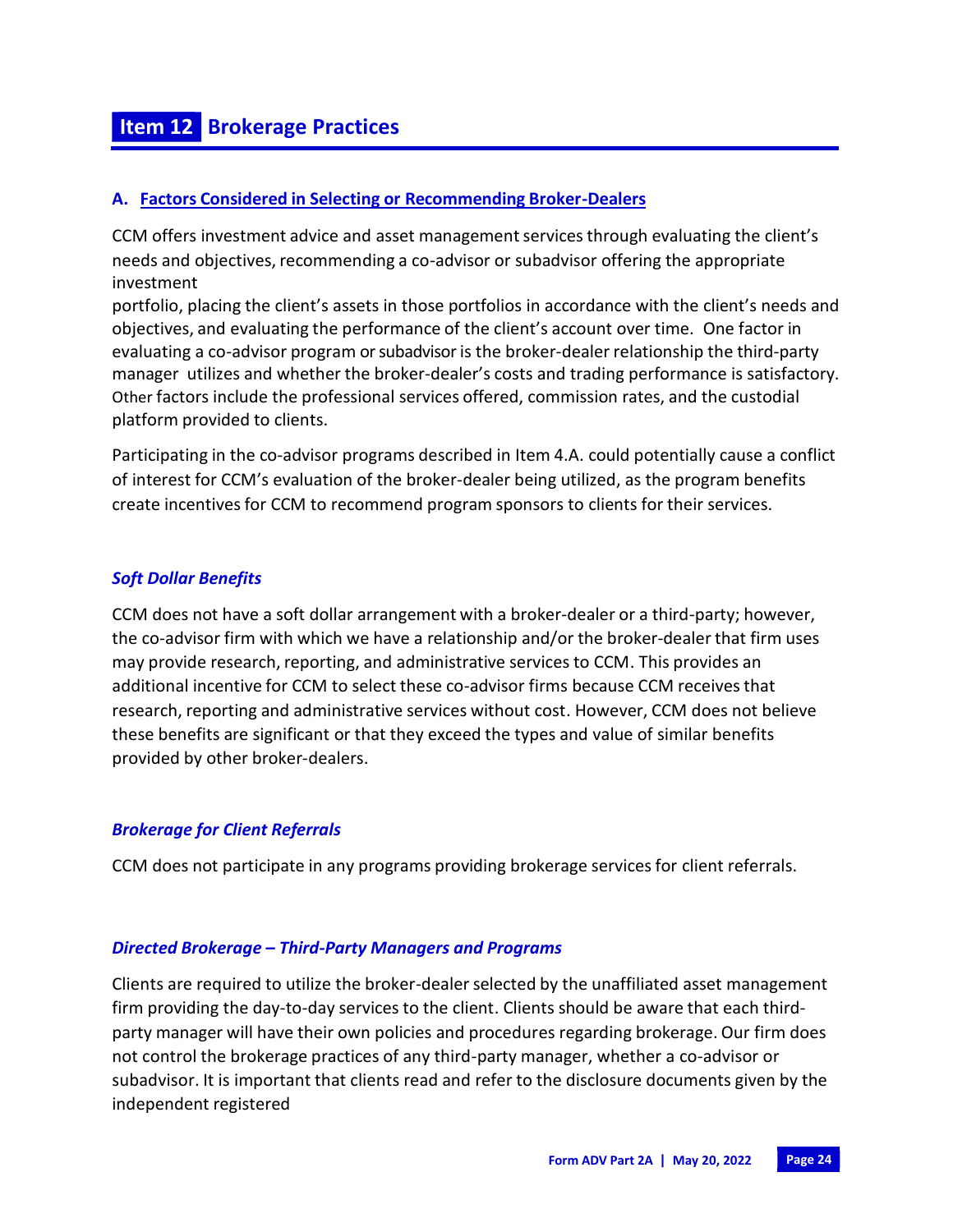investment advisors or investment programsfor a full understanding on the information regarding the brokerage recommendations, practices, and policies of the independent entities.

#### *Handling Trade Errors*

The third-party manager , not CCM, handles all trades in the client account. However, if CCM becomes aware of a trade error, the firm will work with the third-party manager and/or the custodian to correct the error in a manner that is in the best interest of the client. In cases where the client causes the trade error, the client will be responsible for any loss resulting from the correction. Depending on the specific circumstances of the trade error, the client may not be able to receive any gains generated as a result of the error correction. In all situations where the client does not cause the trade error, the client will be made whole and any loss resulting from the trade error is absorbed by CCM, if the error was caused by CCM. If the error was caused by the co-advisor, the co-advisor is responsible for handling the trade error. If an investment gain results from the correcting trade, the gain remains in the client's account unless the same error involved other client account(s) that should also receive the gains. It is not permissible for all clients to retain the gain. CCM may also confer with a client to determine if the client should forego the gain (e.g., due to tax reasons).

#### *Agency Cross Transactions*

Our associated persons are prohibited from engaging in agency cross transactions, meaning CCM will not act as brokers for both the sale and purchase of a security between two different clients and cannot receive compensation in the form of an agency cross commission or principal markup for the trades.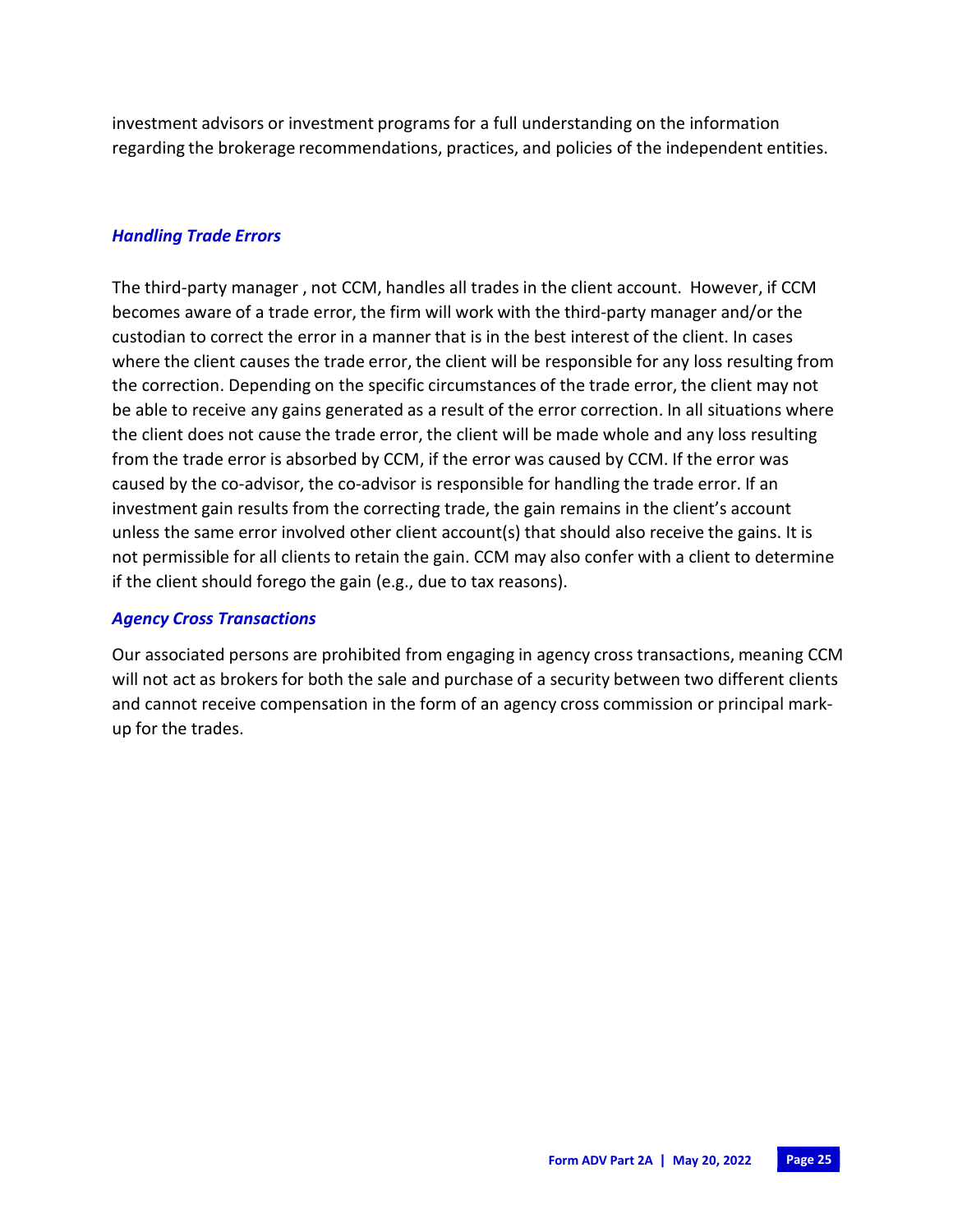#### **A. Periodic Review of Client Accounts and Financial Plans**

CCM will provide reviews as specified in its agreement with the client. Individual clients are asked to meet with their Financial Advisor at least annually. Together, the client and the Financial Advisor determine whether a change in their objectives warrants a change in the criteria used to manage their account.

Clients are advised that it is the client's responsibility to advise CCM if there are any changes in their investment objectives and/or financial situation.

## **B. Factorsthat Trigger Review of Client Accounts on Non-Periodic Basis**

Reviews can be triggered by material market, economic or political events, or by changes in a client's financial or life circumstances (e.g., retirement, termination of employment, physical move, or large inheritance).

## **C. Content and Frequency of Account Reports Provided to Clients**

In addition to the monthly statements that clients receive from their custodian or brokerdealer, CCM provide periodic market commentary. Certain clients may receive additional or alternative reports, as contracted at the inception of the advisory relationship.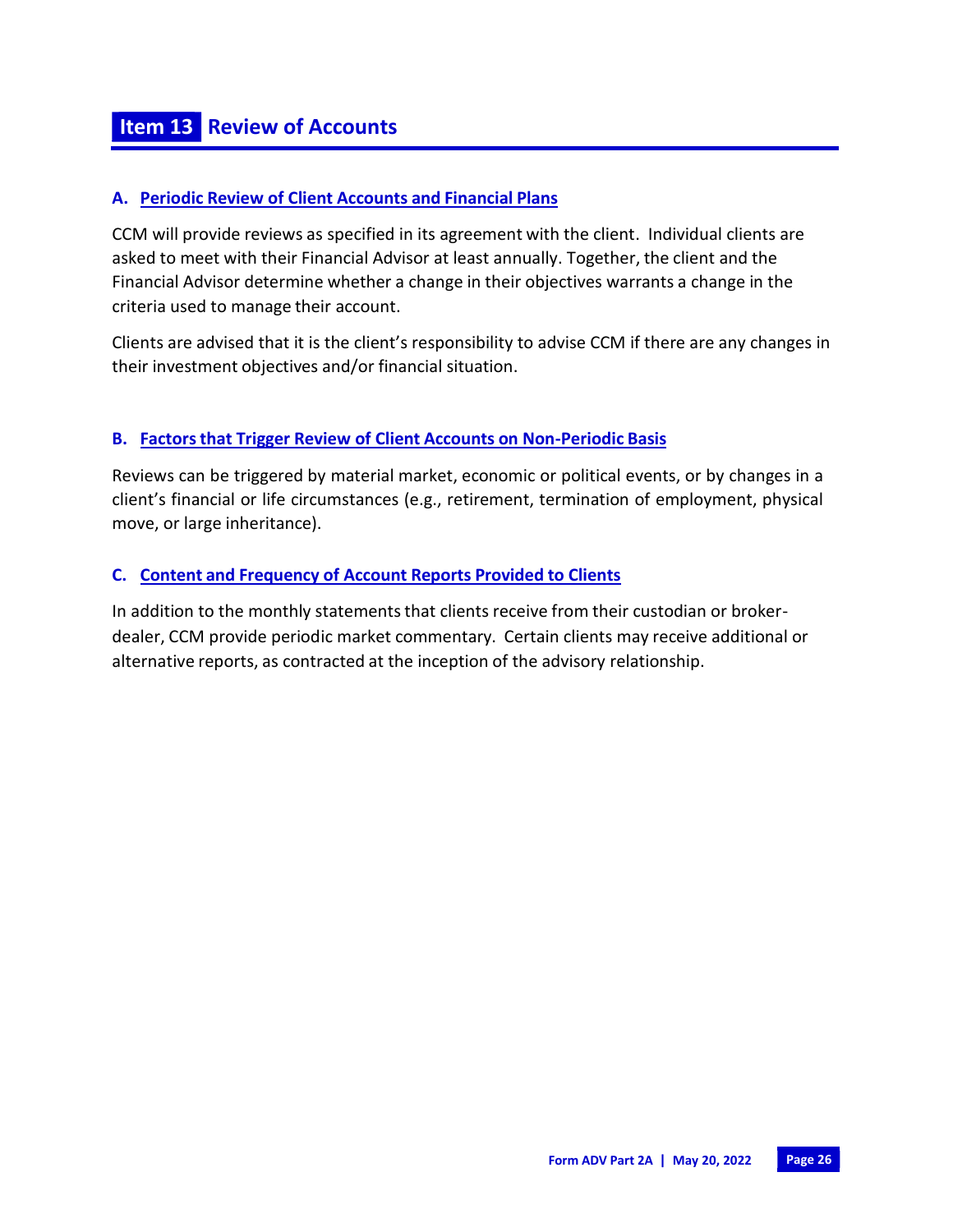## **Economic Benefits for Providing Advice or Services to Clients**

The only compensation CCM receives for providing advisory services is the fee described in Item *Item 5* of this Disclosure Brochure. CCM does not receive any other compensation in connection with providing investment advice, except for the insurance commissions described in Items 5.E. and 10.C.

## *Please see Item 5, Fees and Compensation and Item 10, Other Financial Industry Activities and Affiliations for additional discussion concerning other compensation.*

CCM may from time to time receive expense reimbursement for travel and/or marketing expenses from distributors of investment and/or insurance products. Travel expense reimbursements are typically a result of attendance at due diligence and/or investment training events hosted by product sponsors. Marketing expense reimbursements are typically the result of informal expense-sharing arrangementsin which product sponsors may underwrite costs incurred for marketing such as client appreciation events, advertising, publishing, and seminar expenses. Although receipt of these travel and marketing expense reimbursements are not predicated upon specific sales quotas, the product sponsor reimbursements are typically made by those sponsors for which sales have been made or for which it is anticipated sales will be made. This creates a conflict of interest in that there is an incentive to recommend certain products and investments based on the receipt of this compensation instead of what is in the best interest of our clients. We attempt to control for this conflict by always basing investment decisions on the individual needs of our clients.

#### *Compensation to Non-Advisory Personnel for Client Referrals*

CCM previously provided compensation to the related firm Retirement Benefits Institute, Inc. ("RBI"), for client referrals. This relationship and RBI were both dissolved March 1, 2022. The RBI educational content on Federal benefits is now owned by CCM, which intends to place that content on a CCM website and make it freely available.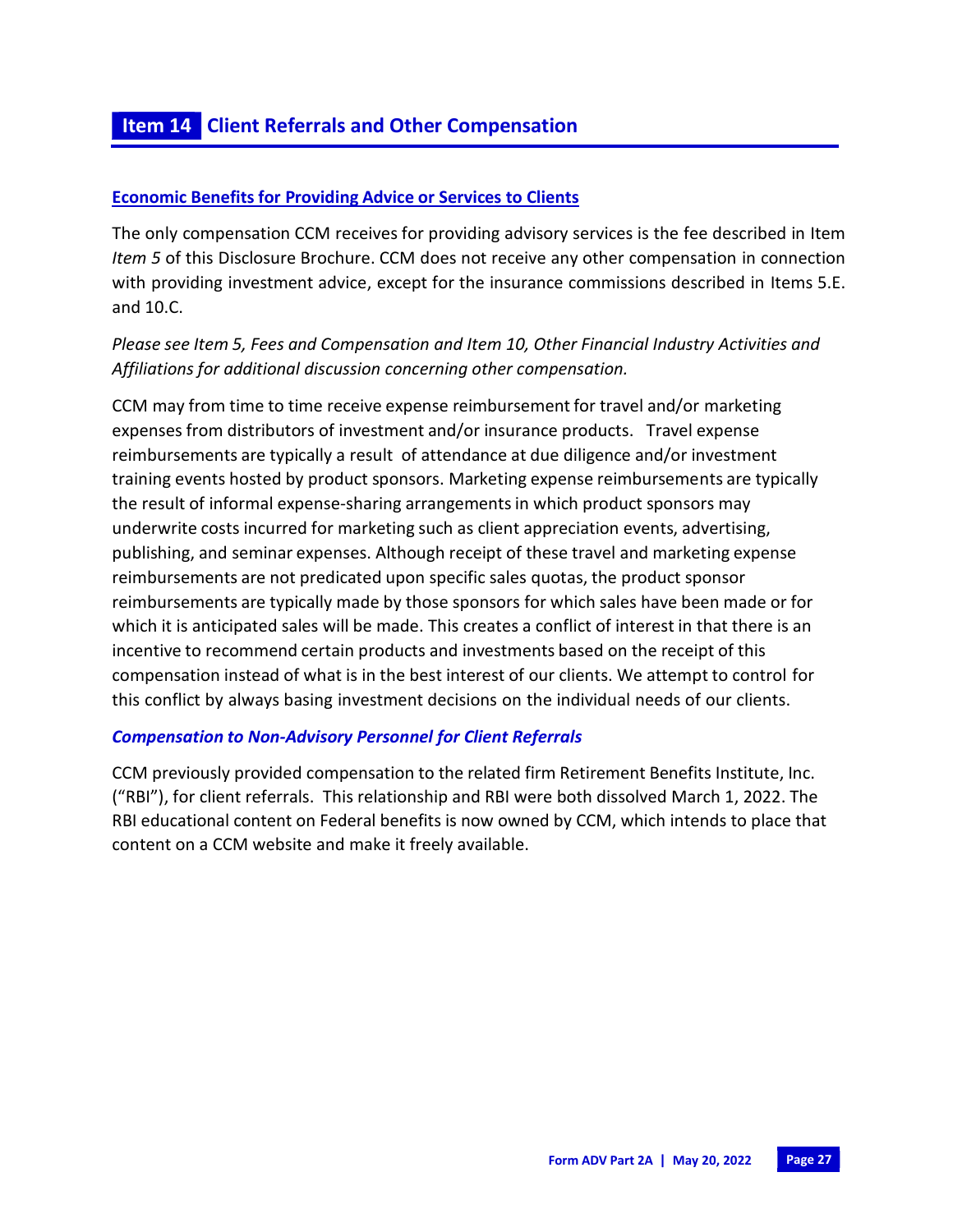For individuals who are participants in a retirement plan, CCM in some cases recommends the client consider engaging Retirement Management Systems, Inc. ("RMS"), an unrelated registered investment advisor, to manage their plan account. CCM only makes such a referral where it is in the best interest of the plan participant and where RMS's advisory fees are reasonable, as documented in CCM's records. RMS pays CCM a solicitation fee for such referrals pursuant to a written agreement which requires CCM to deliver RMS's Form ADV Part 2A and to obtain the client's signature on a statement disclosing the solicitation relationship and fee. RMS's advisory fee charged to a referred client is not increased as a result of the payment of a referral fee to CCM.

Please refer to **Item 5** and Item 10 of this Brochure for a detailed explanation of these relationships and important conflict of interest disclosures.

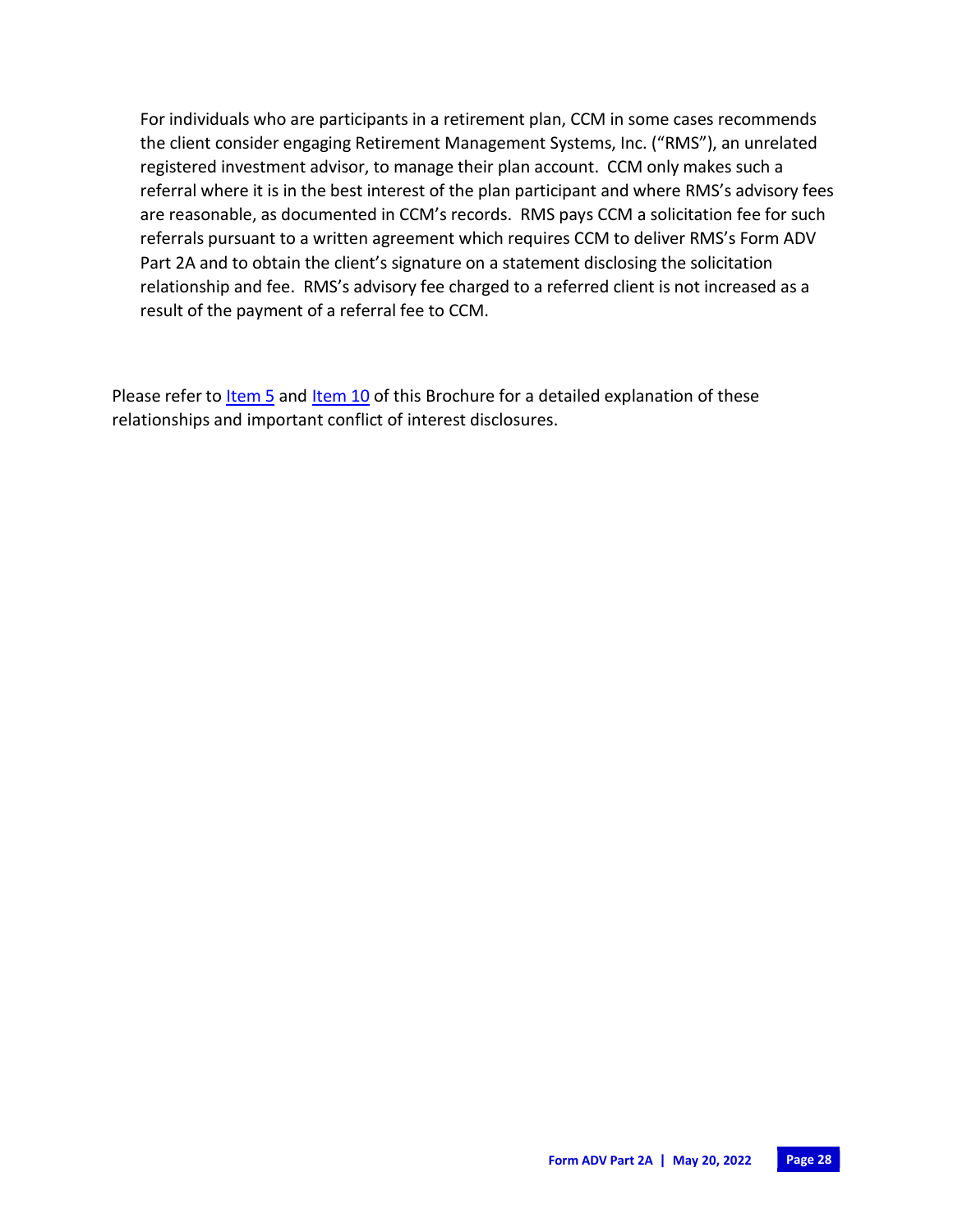# **Item 15 Custody**

Custody is defined as any legal or actual ability by CCM to access client funds or securities.

Since all client funds and securities are maintained with a qualified custodian, CCM does not take physical possession of client assets. However, under the current SEC rules, the firm is deemed to have constructive custody of client assets because it has the authority to directly debit client custodial accounts for payment of its advisory fees. Because the custodian does not calculate the amount of the fee to be deducted, it is important for clients to carefully review their custodial statements to verify the accuracy of the calculation, among other things. Clients should contact CCM as soon as possible if they believe that there may be an error or discrepancy in their statement. Clients should carefully review those statements promptly.

We do not accept authority to sign checks or otherwise disburse funds on behalf of any of our advisory clients. However, certain clients have established asset transfer authorizations which permit the qualified custodian to rely upon instructions from CCM to transfer client funds to third parties. According to SEC guidance, CCM is considered to have custody of those client assets subject to such a "standing letter of authorization" or "move money" form. CCM works with the qualified custodian in these situations to satisfy the SEC's guidance, including requiring clear and specific written instructions from the client and ensuring the client has the ability to terminate or change the instructions at any time.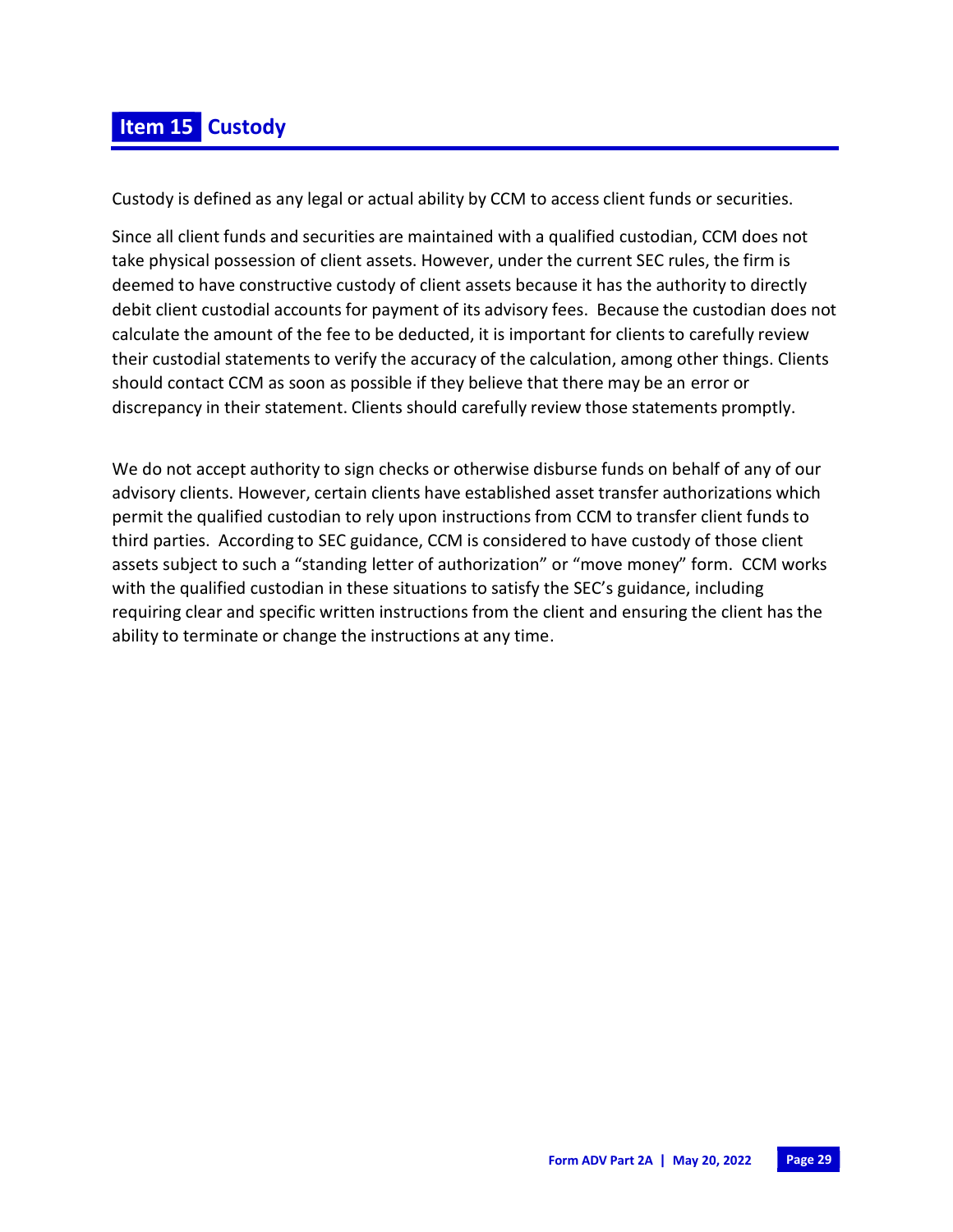CCM does not maintain discretionary authority over client accounts for clients in the Co-Advisor Program and asset management services in that program are provided on a nondiscretionary basis. CCM does have discretionary authority over client accounts in the Subadvisor Program.

Non-discretionary means CCM is required to seek client's consent before any contemplated transaction in an account. Discretionary means CCM is not required to seek client's consent before any contemplated transaction in an account.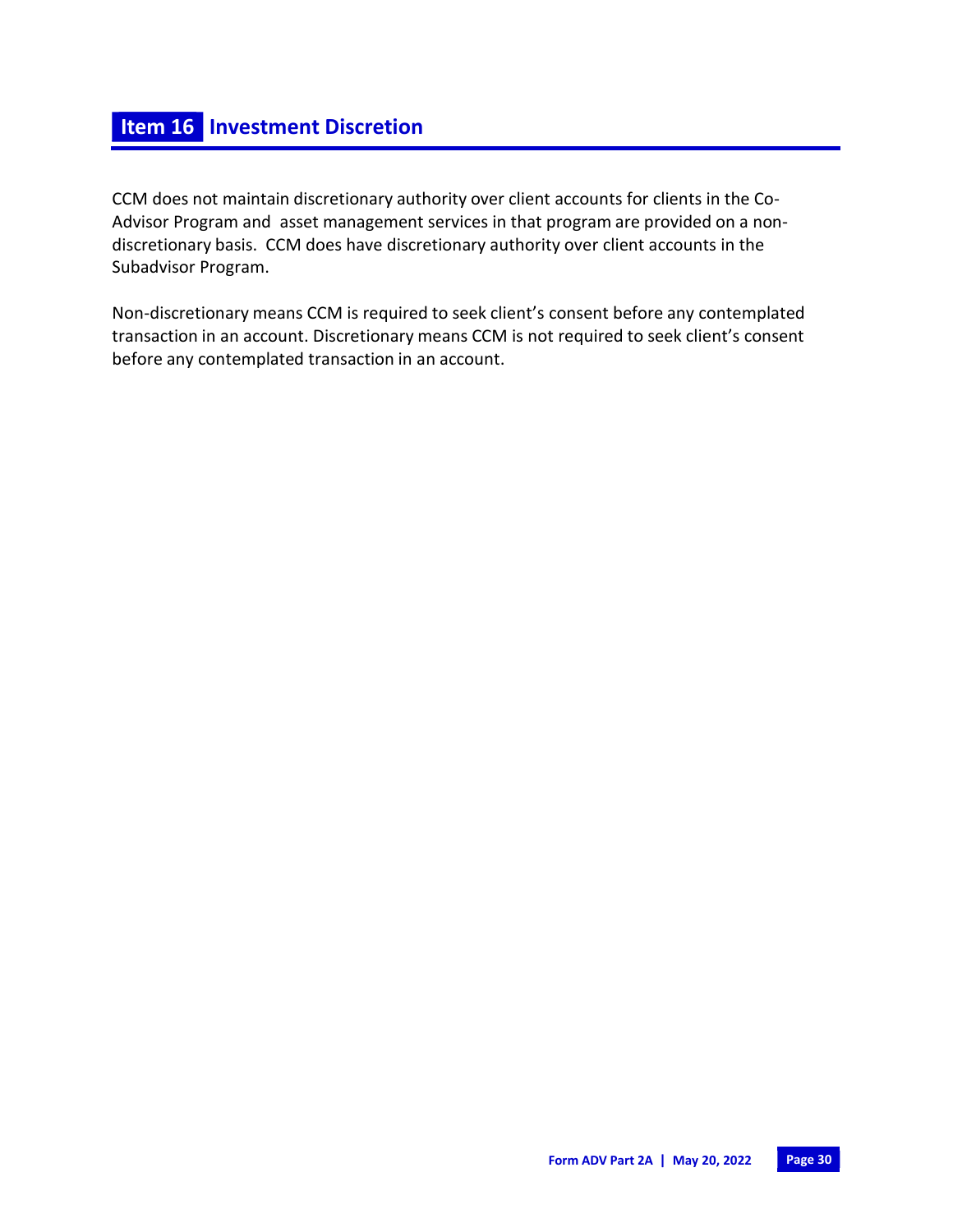CCM will not ask for, nor accept voting authority for client securities. Clients will receive their proxies directly from their custodian or issuer of the security. Clients should direct all proxy questions to the issuer of the security. Clients are responsible for instructing each custodian of the assets to forward to the client copies of all proxies and shareholder communications concerning the client's investment assets.